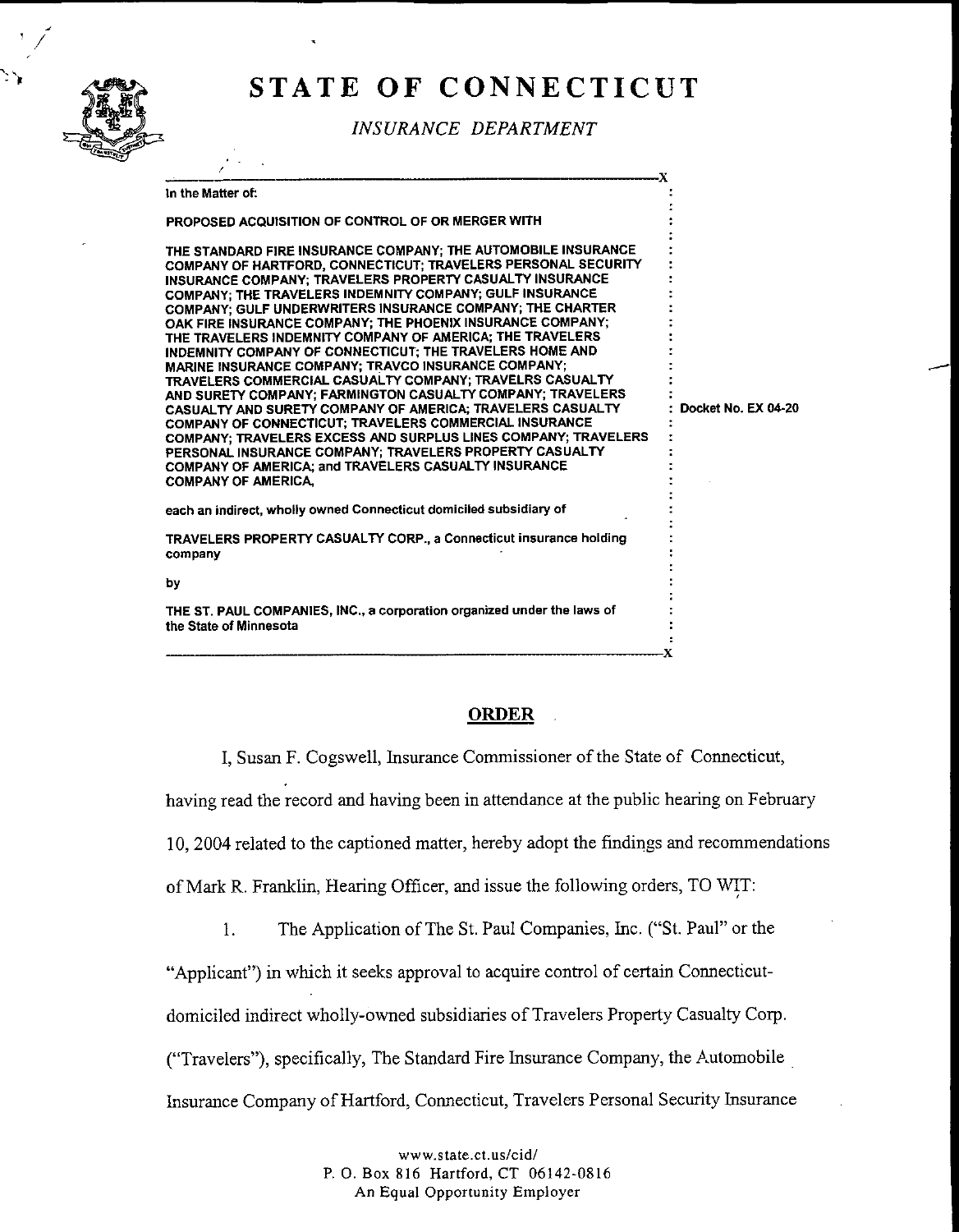Company, Travelers Property Casualty Insurance Company, The Travelers Indemnity Company, Gulf Insurance Company, Gulf Underwriters Insurance Company, The Charter Oak Fire Insurance Company, The Phoenix Insurance Company. The Travelers Indemnity Company of America, The Travelers Indemnity Company of Connecticut, The Travelers Home and Marine Insurance Company, Travco Insurance Company, Travelers Commercial Casualty Company, Travelers Casualty and Surety Company, Farmington Casualty Company, Travelers Casualty and Surety Company of America, Travelers Casualty Company of Connecticut, Travelers Commercial Insurance Company, Travelers Excess and Surplus Lines Company, Travelers Personal Insurance Company, Travelers Property Casualty Company of American and Travelers Insurance Company of America (collectively, the "Domestic Insurers" or the "Travelers Companies"), is hereby approved.

 $\mathbf{r}$ 

 $2<sup>1</sup>$ The Applicant shall provide the Insurance Department with written confirmation of the consummation of the acquisition of control by St. Paul of the Domestic Insurers.

3. The Applicant and the Domestic Insurers shall comply with the commitments made to the State of Connecticut in connection with this proceeding as described in paragraphs 59 to 72 of the Proposed Final Decision dated March 2, 2004.

4. For a period of three (3) years, the Domestic Insurers shall file semiannually with the Insurance Department, commencing six months from consummation of the transaction, a report of its business operations in Connecticut, including but not limited to, changes to the business of the Domestic Insurers and employment; as well as compliance with the commitments made to the State of

 $\overline{2}$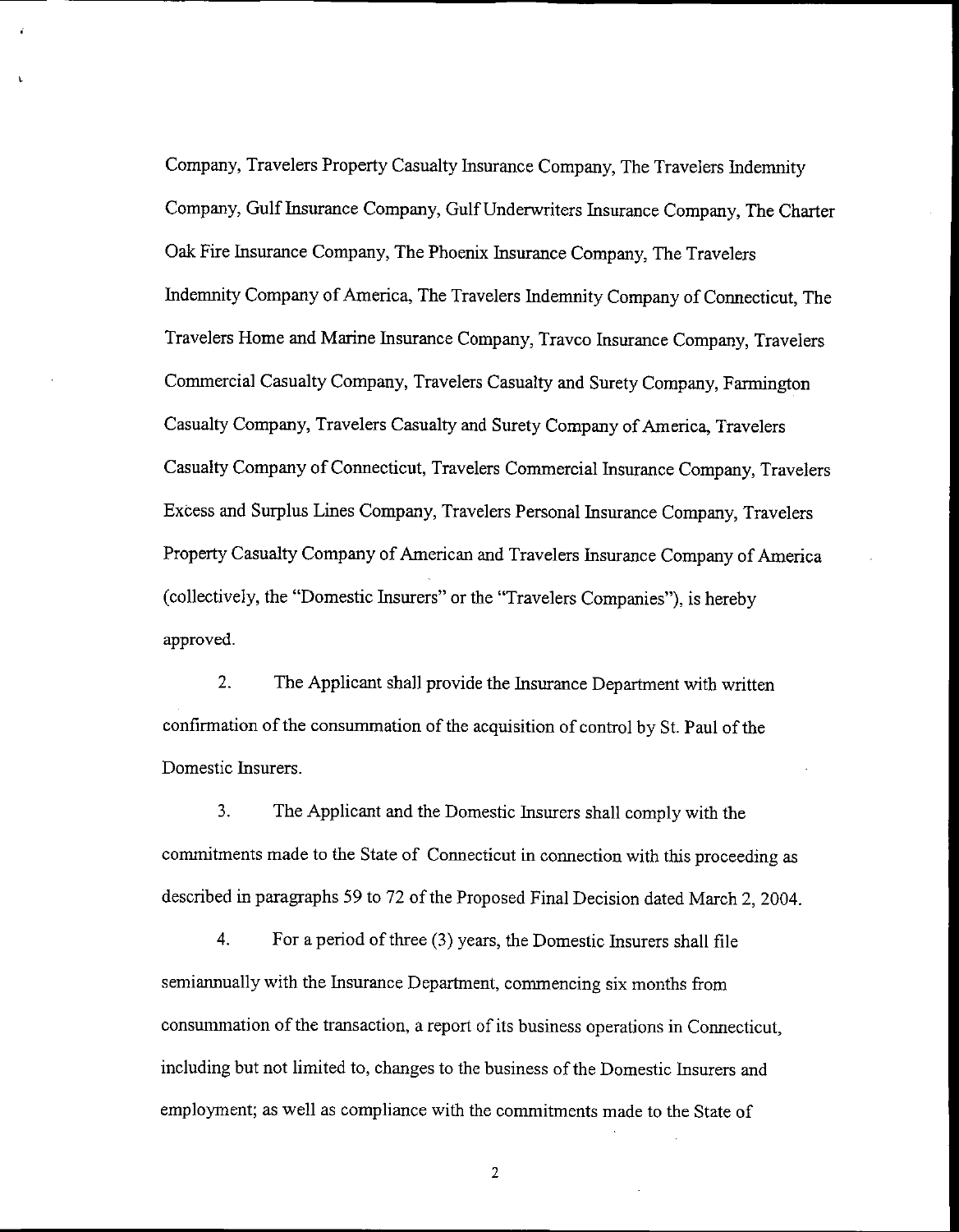Connecticut in connection with this proceeding as described in paragraphs 59 to 72 of the Proposed Final Decision.

÷.

 $5.$ l. Within fifteen (15) days following the end of the month in which the Proposed Acquisition is consummated, the Domestic Insurers shall file an amended Insurance Holding Company System Annual Registration Statement pursuant to Conn. Agencies Regs. §38a-138-10.

6. If the proposed transaction is not consummated within three  $(3)$  months of the date of this Order and St. Paul intends to consummate the proposed transaction, St. Paul shall submit to the Commissioner a statement, which shall include (1) the reason for the inability to consummate the proposed transaction;  $(2)$  any material changes in the information contained in the Form A Statement; and (3) the current financial statements of the St. Paul and the Domestic Insurers.

 $7<sub>1</sub>$ The Domestic Insurers shall, at all times, maintain their books and records in Connecticut, unless otherwise approved by the Commissioner.

8. The Applicant shall pay all expenses incurred by the Department in connection with the Form A proceedings pursuant to Conn. Gen. Stat. §38a-132(c).

Dated at Hartford, Connecticut, this  $\frac{2\alpha c \lambda}{\lambda}$  day of March, 2004.

Susan F. Cognocle

Susan F. Cogswell Insurance Commissioner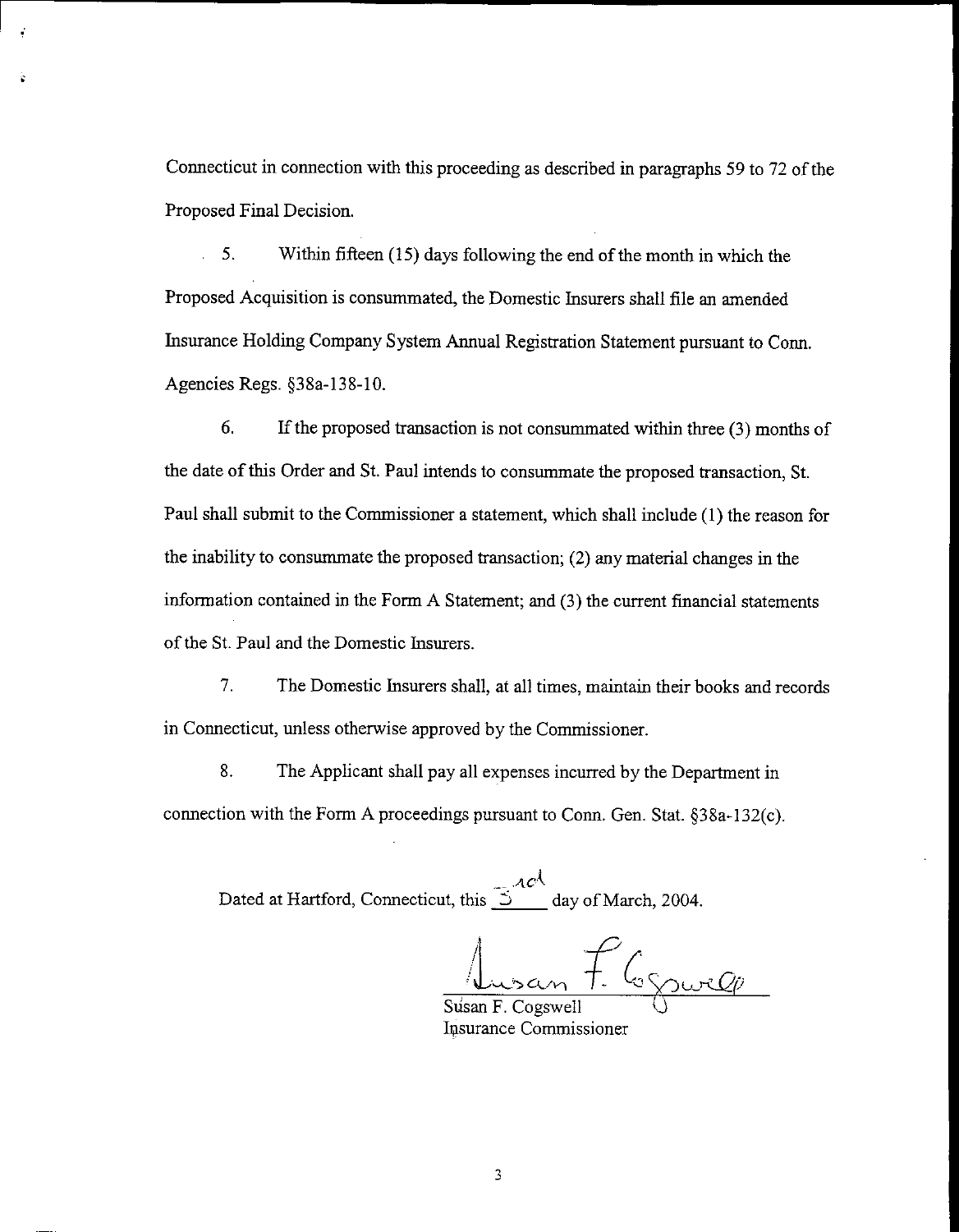# **STATE OF CONNECTICUT**

## INSURANCE DEPARTMENT

| --------------------------X                                                                                                                                                                                                                                                                                                                                                                                                                                                                                                                                                                                                                                                                                                                                                                                                                                                                                                                                                                                                                                                             |                     |
|-----------------------------------------------------------------------------------------------------------------------------------------------------------------------------------------------------------------------------------------------------------------------------------------------------------------------------------------------------------------------------------------------------------------------------------------------------------------------------------------------------------------------------------------------------------------------------------------------------------------------------------------------------------------------------------------------------------------------------------------------------------------------------------------------------------------------------------------------------------------------------------------------------------------------------------------------------------------------------------------------------------------------------------------------------------------------------------------|---------------------|
| In the Matter of:                                                                                                                                                                                                                                                                                                                                                                                                                                                                                                                                                                                                                                                                                                                                                                                                                                                                                                                                                                                                                                                                       |                     |
| PROPOSED ACQUISITION OF CONTROL OF OR MERGER WITH                                                                                                                                                                                                                                                                                                                                                                                                                                                                                                                                                                                                                                                                                                                                                                                                                                                                                                                                                                                                                                       |                     |
| THE STANDARD FIRE INSURANCE COMPANY; THE AUTOMOBILE INSURANCE<br><b>COMPANY OF HARTFORD, CONNECTICUT; TRAVELERS PERSONAL SECURITY</b><br><b>INSURANCE COMPANY: TRAVELERS PROPERTY CASUALTY INSURANCE</b><br>COMPANY; THE TRAVELERS INDEMNITY COMPANY; GULF INSURANCE<br>COMPANY; GULF UNDERWRITERS INSURANCE COMPANY; THE CHARTER<br>OAK FIRE INSURANCE COMPANY; THE PHOENIX INSURANCE COMPANY;<br>THE TRAVELERS INDEMNITY COMPANY OF AMERICA; THE TRAVELERS<br><b>INDEMNITY COMPANY OF CONNECTICUT: THE TRAVELERS HOME AND</b><br><b>MARINE INSURANCE COMPANY: TRAVCO INSURANCE COMPANY:</b><br>TRAVELERS COMMERCIAL CASUALTY COMPANY; TRAVELRS CASUALTY<br>AND SURETY COMPANY: FARMINGTON CASUALTY COMPANY: TRAVELERS<br><b>CASUALTY AND SURETY COMPANY OF AMERICA: TRAVELERS CASUALTY</b><br>COMPANY OF CONNECTICUT; TRAVELERS COMMERCIAL INSURANCE<br><b>COMPANY: TRAVELERS EXCESS AND SURPLUS LINES COMPANY: TRAVELERS</b><br>PERSONAL INSURANCE COMPANY; TRAVELERS PROPERTY CASUALTY<br><b>COMPANY OF AMERICA; and TRAVELERS CASUALTY INSURANCE</b><br><b>COMPANY OF AMERICA,</b> | Docket No. EX 04-20 |
| each an indirect, wholly owned Connecticut domiciled subsidiary of                                                                                                                                                                                                                                                                                                                                                                                                                                                                                                                                                                                                                                                                                                                                                                                                                                                                                                                                                                                                                      |                     |
| <b>TRAVELERS PROPERTY CASUALTY CORP., a Connecticut insurance holding</b><br>company                                                                                                                                                                                                                                                                                                                                                                                                                                                                                                                                                                                                                                                                                                                                                                                                                                                                                                                                                                                                    |                     |
| by                                                                                                                                                                                                                                                                                                                                                                                                                                                                                                                                                                                                                                                                                                                                                                                                                                                                                                                                                                                                                                                                                      |                     |
| THE ST. PAUL COMPANIES, INC., a corporation organized under the laws of<br>the State of Minnesota                                                                                                                                                                                                                                                                                                                                                                                                                                                                                                                                                                                                                                                                                                                                                                                                                                                                                                                                                                                       |                     |
|                                                                                                                                                                                                                                                                                                                                                                                                                                                                                                                                                                                                                                                                                                                                                                                                                                                                                                                                                                                                                                                                                         |                     |

## **PROPOSED FINAL DECISION**

## **I. INTRODUCTION**

On November 25, 2003, The St. Paul Companies, Inc., a corporation organized

under the laws of Minnesota ("St. Paul" or the "Applicant"), filed an Application with the

Connecticut Insurance Department ("Department") pursuant to Conn. Gen. Stat. §38a-

130, requesting the Insurance Commissioner's approval of its proposed acquisition of

control of certain indirect wholly owned subsidiaries of Travelers Property Casualty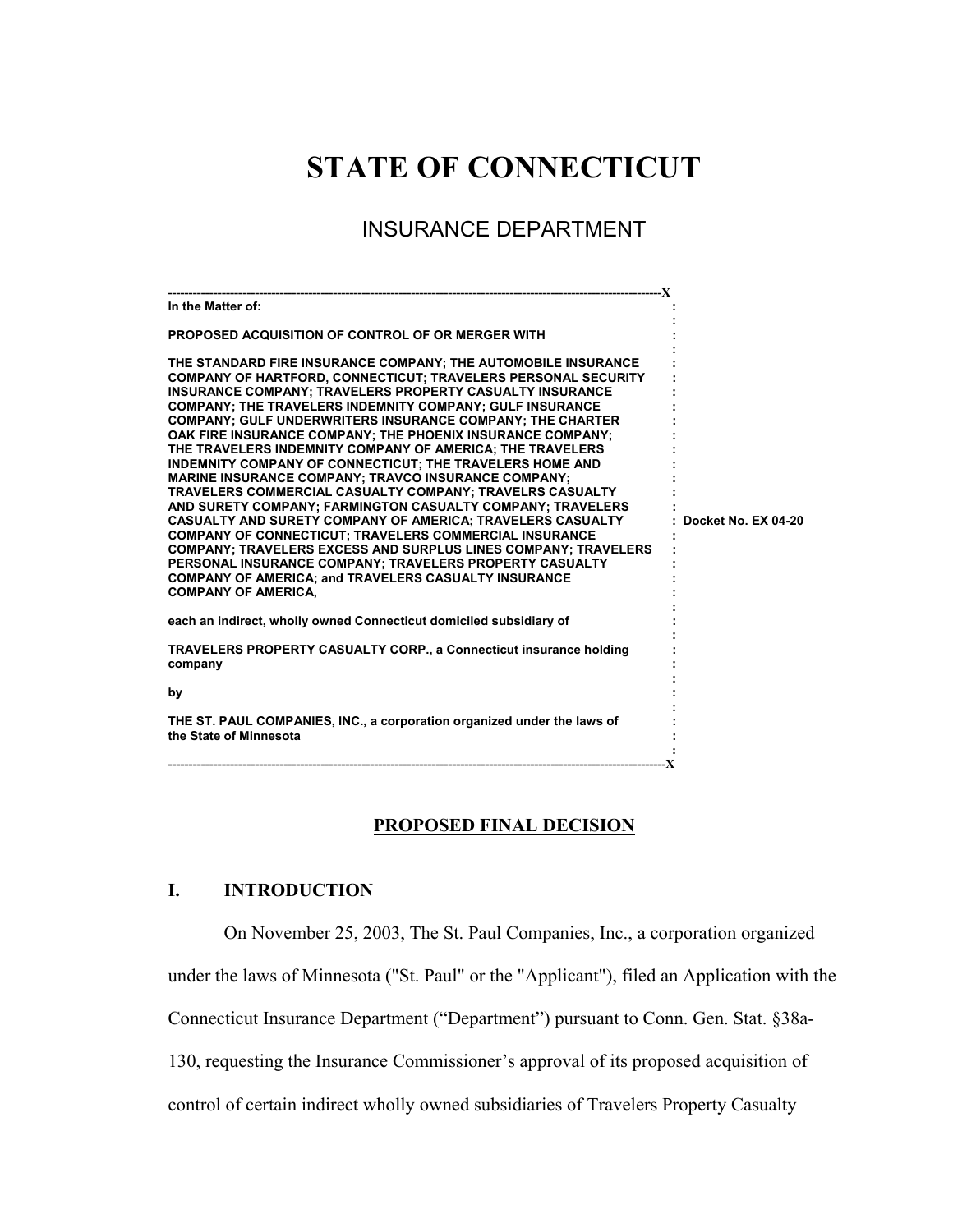Corp. ("Travelers"), specifically, The Standard Fire Insurance Company, the Automobile Insurance Company of Hartford, Connecticut, Travelers Personal Security Insurance Company, Travelers Property Casualty Insurance Company, The Travelers Indemnity Company, Gulf Insurance Company, Gulf Underwriters Insurance Company, The Charter Oak Fire Insurance Company, The Phoenix Insurance Company, The Travelers Indemnity Company of America, The Travelers Indemnity Company of Connecticut, The Travelers Home and Marine Insurance Company, Travco Insurance Company, Travelers Commercial Casualty Company, Travelers Casualty and Surety Company, Farmington Casualty Company, Travelers Casualty and Surety Company of America, Travelers Casualty Company of Connecticut, Travelers Commercial Insurance Company and Travelers Excess and Surplus Lines Company (collectively, the "Original Application Travelers Subsidiaries"). Subsequently, an amended and restated Form A application was filed on January 6, 2004. Travelers Personal Insurance Company, Travelers Property Casualty Company of American and Travelers Insurance Company of America (collectively the "Amendment 1 Travelers Subsidiaries") were added to the application by Amendment Number 1 to the Amended and Restated Form A dated January 22, 2004 . (Collectively, the Original Application Travelers Subsidiaries and the Amendment 1 Travelers Subsidiaries are "the Domestic Insurers" or the "Travelers Companies.")

St. Paul proposes to acquire control of the Travelers Companies through a tax free stock-for-stock transaction pursuant to an Agreement and Plan of Merger dated as of November 16, 2003 by and among St. Paul, Travelers and Adams Acquisition Corp., a Connecticut corporation and wholly owned subsidiary of St. Paul ("Merger Sub").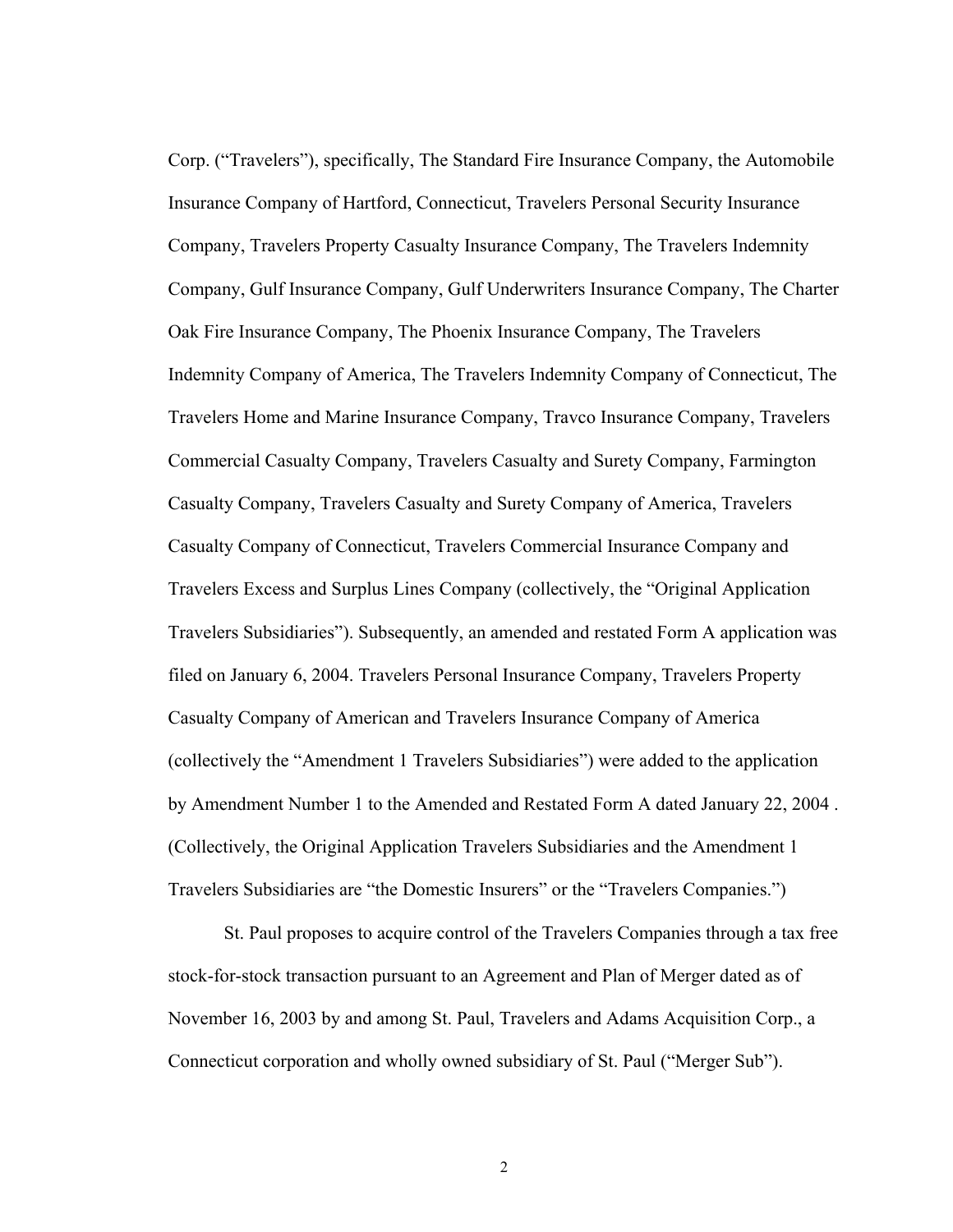In accordance with Conn. Gen. Stat. §38a-132, and pursuant to the Notice of Public Hearing, dated January 23, 2004, the undersigned was appointed by the Honorable Susan F. Cogswell, Insurance Commissioner of the State of Connecticut ("Commissioner" or "Commissioner Cogswell"), to preside at the public hearing in connection with the proposed change of control of the Domestic Insurers on February 10, 2004. Commissioner Cogswell was in attendance at the entire public hearing.

The Notice of the public hearing was published in *The Hartford Courant* on January 27, 2004 and February 3, 2004. In addition, the Notice of Public Hearing was filed with the Office of the Secretary of the State on January 27, 2004, and the notice was posted on the Insurance Department's internet website. The Domestic Insurers waived the 20-day notice of the public hearing to which they were entitled by a waiver of notice dated January 23, 2004.

In the Notice of Public Hearing and at the February 10, 2004 Public Hearing, the Insurance Department invited oral and written comments from members of the public on the proposed acquisition of control of the Domestic Insurers. In addition, the record of the proceeding was held open until the close of business on February 10, 2004, to allow for additional written comments from the public. One speaker, the Honorable Richard Blumenthal, Attorney General of the State of Connecticut, spoke regarding his concerns that the transaction be in the public interest. In addition, the Department received fifteen public comment letters from various organizations attesting to the many contributions of the Travelers Foundation to community organizations in the city of Hartford, the Hartford region and throughout the state of Connecticut, and indicating that they looked forward in a positive light to continuing to work with the Travelers Foundation following the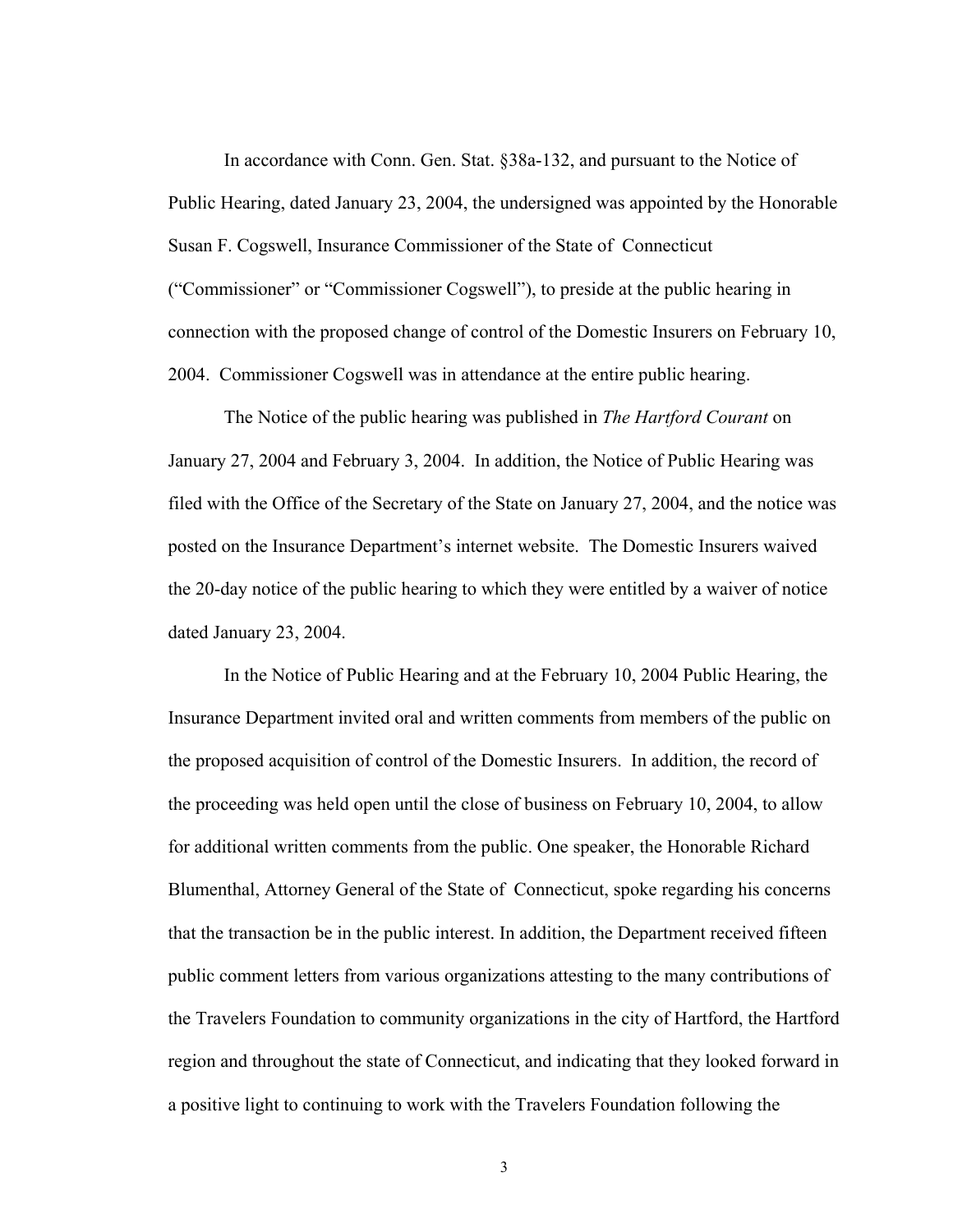proposed transaction. (The oral and written public comment is discussed in greater detail below.)

In accordance with Conn. Agencies Regs. §38a-8-48, the following were designated parties to this proceeding: St. Paul, the Domestic Insurers, and Merger Sub.

At the February 10, 2004 public hearing, the following individuals testified in support of the Application filed by St. Paul: Jay S. Fishman, Chairman, President and Chief Executive Officer of St. Paul; Robert I. Lipp, Chairman and Chief Executive Officer of Travelers; Bruce H. Saul, Vice President of Corporate Legal Services for St. Paul; Paul H. Eddy, Deputy General Counsel of Travelers; Gregory Vistnes, Ph.D., an economist and vice president of Charles River Associates; Jay S. Benet, Chief Financial Officer of Travelers; and Thomas A. Bradley, Chief Financial Officer of St. Paul.

#### **II. FINDINGS OF FACT**

Upon review of the exhibits entered into the record of this proceeding, and based upon the testimony of witnesses at the February 10, 2004 public hearing, the following findings of fact are hereby made:

## **A. The Parties**

1. St. Paul is incorporated under the laws of the State of Minnesota and is a publicly traded company whose common stock trades on the New York Stock Exchange under the symbol "SPC". The principal business address of the Applicant is 385 Washington Street, St. Paul, Minnesota 55102. St. Paul and its subsidiaries constitute one of the oldest insurance organizations in the United States, dating back to 1853. St.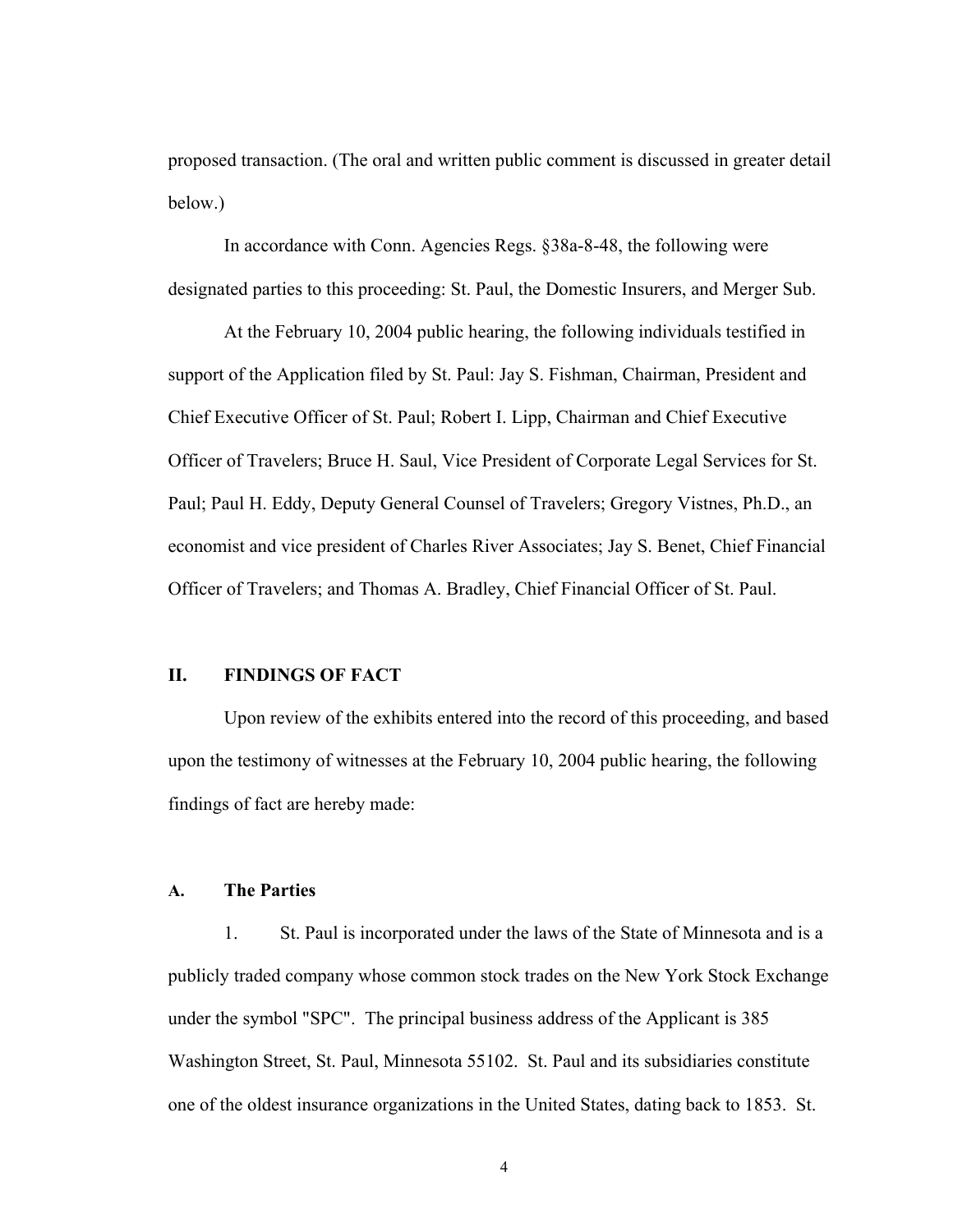Paul is a holding company principally engaged, through its subsidiaries, in providing commercial property-liability insurance products and services. St. Paul also has a 79% majority ownership of Nuveen Investments, Inc., a leading company in the asset management industry.

2. Travelers is incorporated under the laws of the State of Connecticut and is a publicly traded company whose Class A common stock trades on the New York Stock Exchange under the symbol "TAP.A" and whose Class B common stock trades on the New York Stock Exchange under the symbol "TAP.B". Travelers is a holding company principally engaged, through its subsidiaries, in providing property and casualty insurance products and services. The Travelers Companies are wholly owned Connecticut-domiciled insurance company subsidiaries of Travelers. Travelers and the Domestic Insurers have their main administrative offices at One Tower Square, Hartford, Connecticut 06183.

## **B. The Proposed Transaction**

3. The Applicant proposes to acquire control of Travelers and the Domestic Insurers (the "Proposed Transaction") pursuant to the Agreement and Plan of Merger, effective as of November 16, 2003 (the "Merger Agreement"), by and among St. Paul, Travelers and Merger Sub. Subject to the terms and conditions of the Merger Agreement, Merger Sub will merge with and into Travelers, with Travelers surviving as a wholly owned subsidiary of St. Paul. At the effective time of the Proposed Transaction (the "Closing"), each share of Travelers Class A common stock, \$0.01 par value per share ("Travelers Class A Common Stock"), and Class B common stock, \$0.01 par value per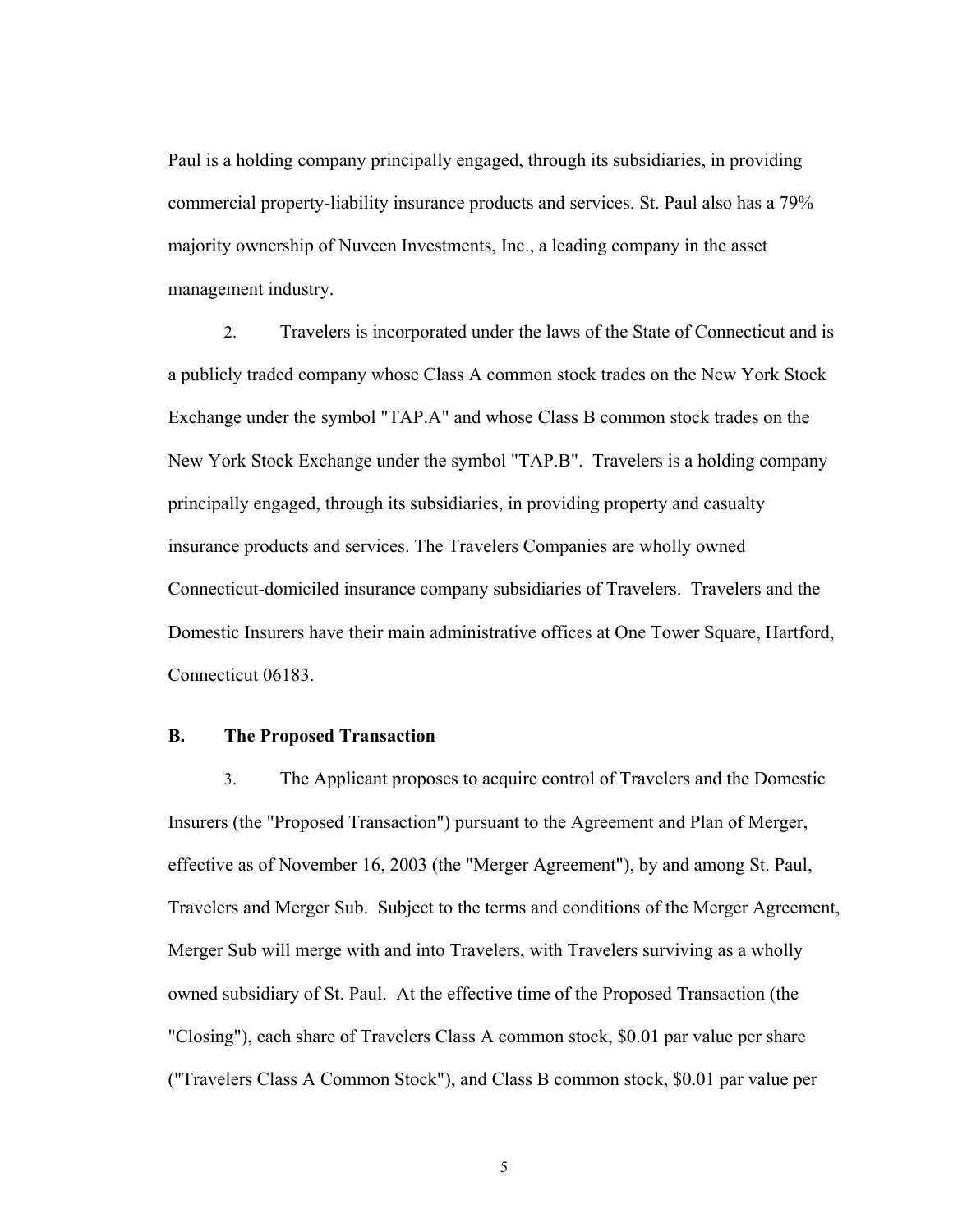share ("Travelers Class B Common Stock" and, together with the Travelers Class A Common Stock, the "Travelers Common Stock"), together with associated preferred stock purchase rights, will be converted into the right to receive 0.4334 share of St. Paul common stock, no designated par value ("St. Paul Common Stock"). Based on (1) the closing price of St Paul Common Stock on the New York Stock Exchange of \$36.77 on November 14, 2003, the last trading day before the announcement of the Merger Agreement, and (2) an aggregate of 1,004,889,793 shares of Travelers Common Stock issued and outstanding as of October 31, 2003, the total value of the consideration for the Proposed Transaction would be approximately \$16 billion.

4. No cash consideration will be paid in connection with the Proposed Transaction, except that holders of Travelers Common Stock that are to receive fractional shares of St. Paul Common Stock will instead receive cash for those shares.

5. No borrowings or debt will be a source of any of the consideration to effect the Proposed Transaction.

6. As a result of the Proposed Transaction, Travelers will become a direct, wholly owned subsidiary of St. Paul and all of the current subsidiaries of Travelers, including the Domestic Insurers, will become indirect wholly owned subsidiaries of St. Paul. St. Paul will simultaneously change its name to The St. Paul Travelers Companies, Inc. ("St. Paul Travelers"), which will remain a Minnesota corporation with its corporate headquarters in St. Paul, Minnesota.

7. The nature and amount of the consideration to be paid in connection with the Proposed Transaction were determined through arm's-length negotiations among the parties to the Merger Agreement.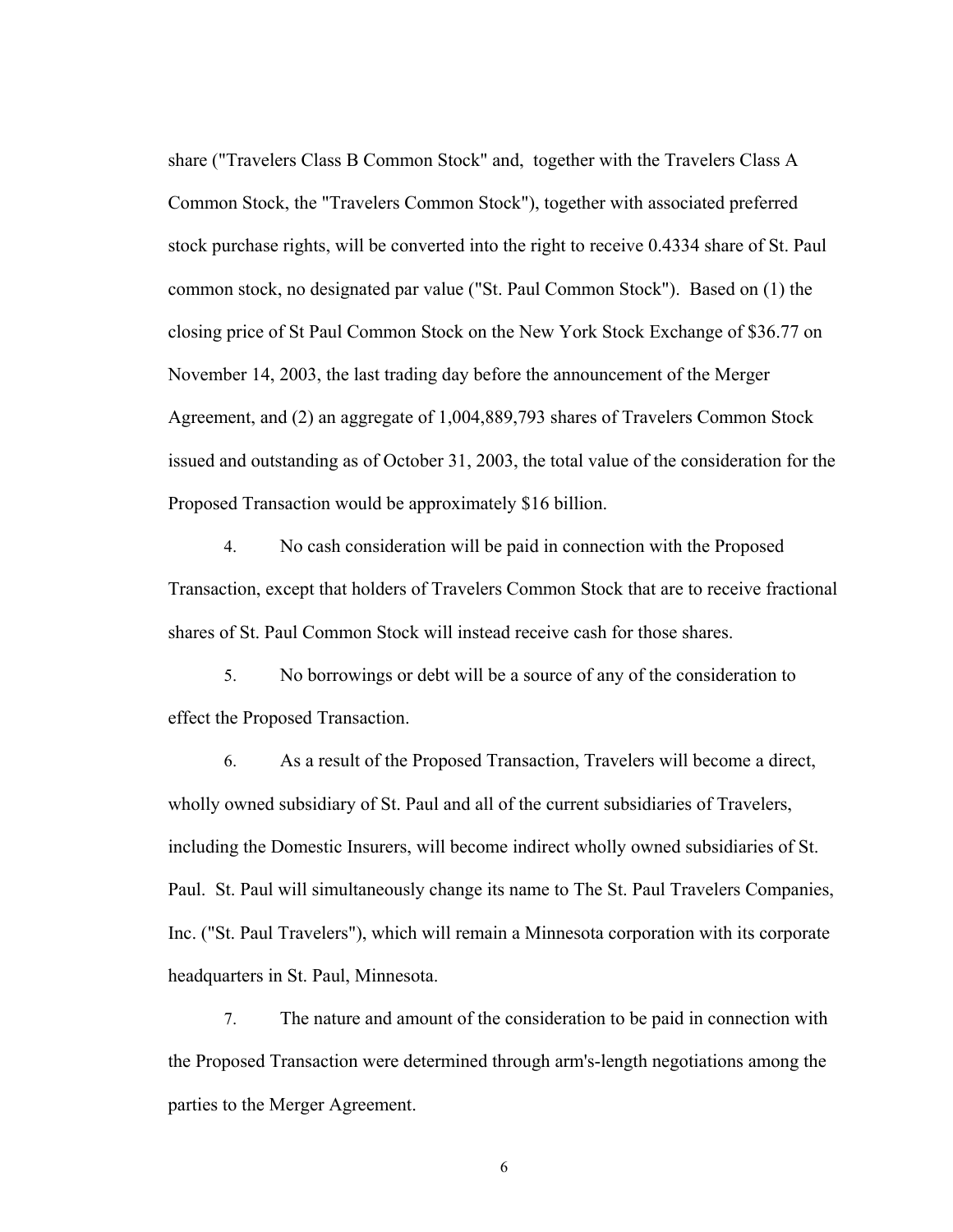8. St. Paul engaged Goldman, Sachs & Co. ("Goldman Sachs") and Merrill Lynch, Pierce, Fenner & Smith Incorporated ("Merrill Lynch") as its financial advisors in connection with the Proposed Transaction. On November 16, 2003, each of Goldman Sachs and Merrill Lynch delivered its opinion to the St. Paul board of directors that, as of that date and based upon and subject to the factors and assumptions set forth in their respective opinions, the exchange ratio of 0.4334 of a share of St. Paul Common Stock to be issued in the Proposed Transaction in respect of each share of Travelers Common Stock was fair from a financial point of view to St. Paul.

9. Travelers engaged Citigroup Global Markets Inc. ("Citigroup") and Lehman Brothers Inc. ("Lehman Brothers") as its financial advisors in connection with the Proposed Transaction. On November 16, 2003, each of Citigroup and Lehman Brothers delivered its opinion to the Travelers board of directors to the effect that, as of that date and based on and subject to the matters described in their respective opinions, the exchange ratio provided for in the Proposed Transaction was fair, from a financial point of view, to the holders of Travelers Common Stock.

10. The Proposed Transaction has been approved by the boards of directors of both St. Paul and Travelers, and will be submitted for approval by the shareholders of both St. Paul and Travelers at separate meetings on March 19, 2004.

### **C. The Financial Condition of the Parties**

11. At and for the year ended December 31, 2002 and the nine months ended September 30, 2003, St. Paul reported the following consolidated balance sheet and income statement data on a GAAP basis (in millions):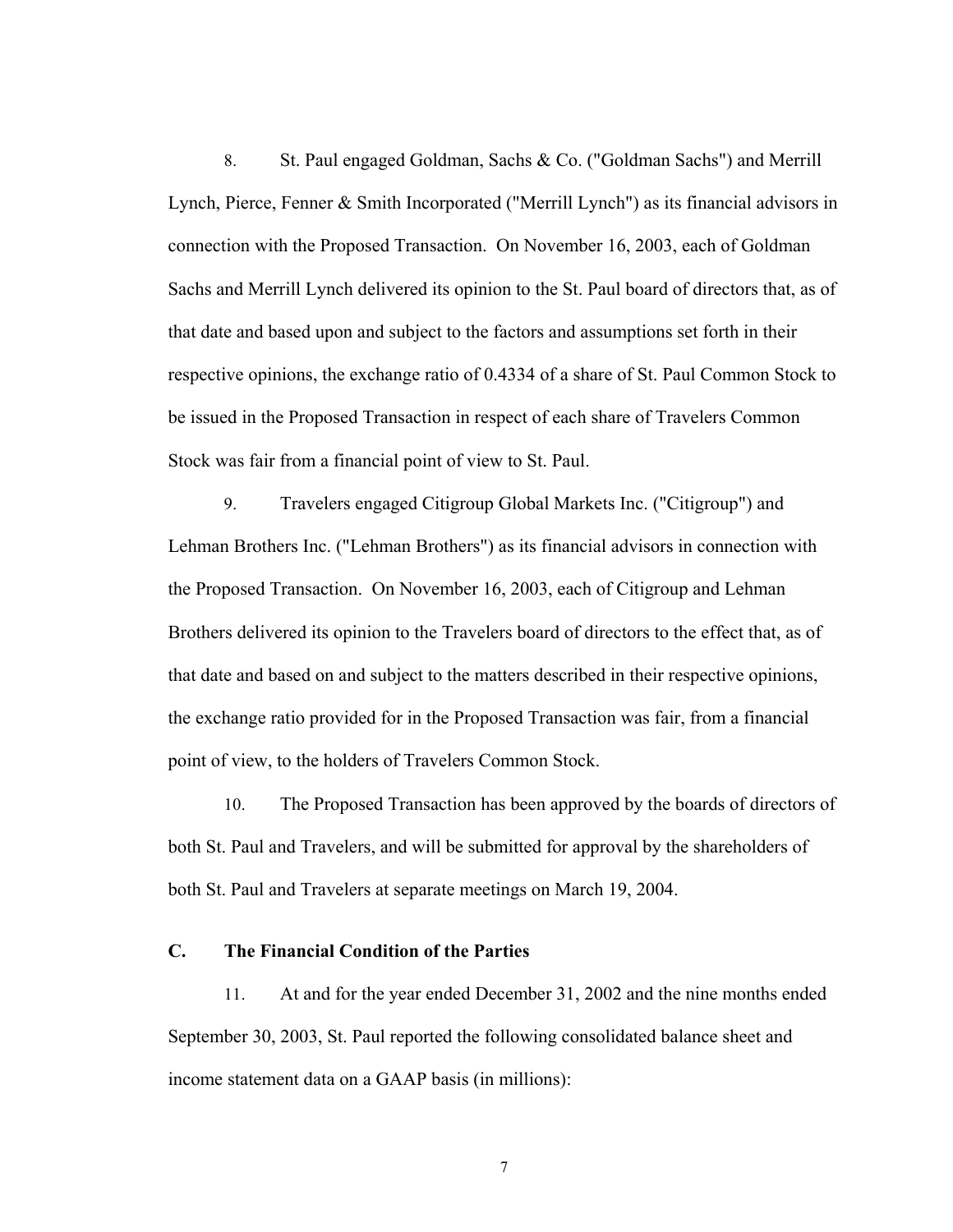|                      | December 31, 2002 | September 30, 2003 |
|----------------------|-------------------|--------------------|
| Assets               | \$39,959          | \$40,363           |
| Liabilities          | 33,324            | 34,095             |
| Stockholders' Equity | 5,746             | 6,268              |
| Net Income (Loss)    | 218               | 609                |
| Premium Revenues     | 7,502             | 5,237              |

12. Following completion of the Proposed Transaction and on a pro forma GAAP basis at and for the nine months ended September 30, 2003, St. Paul Travelers would have total assets, premiums and shareholders' equity of \$109.1 billion, \$14.5 billion and \$20.2 billion, respectively, on a pro forma basis at September 30, 2003. As for policyholder surplus, the Travelers insurers had \$8.2 billion in surplus and the St. Paul insurers had \$4.8 billion in surplus on a statutory basis at September 30, 2003. On a combined statutory basis at September 30, 2003, St. Paul Travelers would have had \$13 billion in policyholder surplus.

13. At and for the year ended December 31, 2002 and the nine months ended September 30, 2003, Travelers reported the following consolidated balance sheet and income statement data on a GAAP basis (in millions):

|                             | December 31, 2002 | September 30, 2003 |
|-----------------------------|-------------------|--------------------|
| Assets                      | \$64,138          | \$63,535           |
| Liabilities                 | 53,101            | 52,063             |
| <b>Stockholders' Equity</b> | $10,137^2$        | 11,472             |
| Net Income (Loss)           | (27               | .207               |
| Premium Revenues            | 1,155             | 9,228              |

<sup>&</sup>lt;sup>1</sup> Excludes \$889 million in certain mandatorily redeemable preferred securities as St. Paul adopted the provisions of SFAS No. 150 in the third quarter of 2003.

 $2^{2}$  Excludes \$900 million in certain mandatorily redeemable securities of subsidiary trusts in 2003.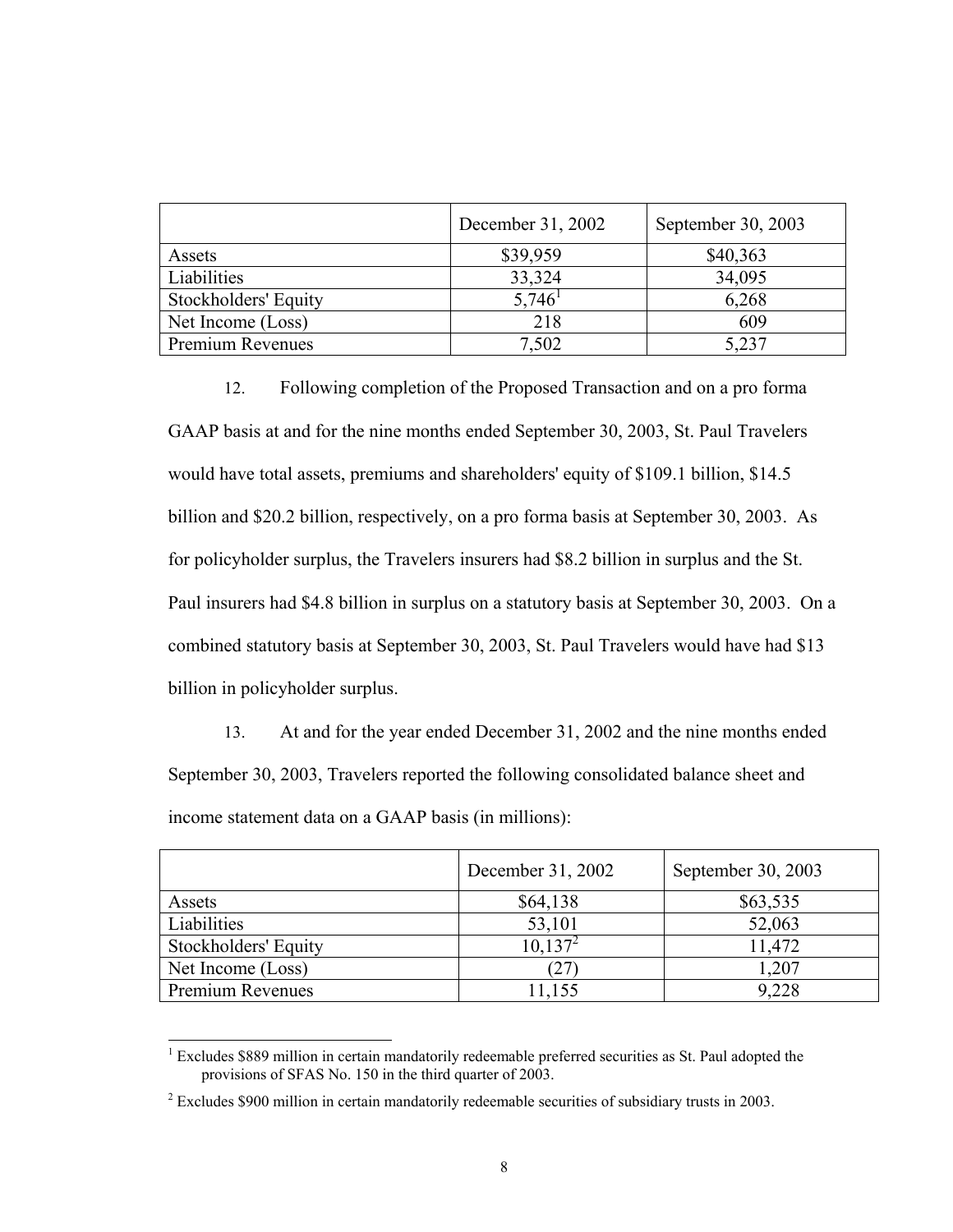## 14. As of December 31, 2002, the Domestic Insurers had capital and

policyholder surplus as follows:

|                                                      | <b>Capital</b> | Policyholder<br><b>Surplus</b> |
|------------------------------------------------------|----------------|--------------------------------|
| The Standard Fire Insurance Company                  | \$5,000,000    | \$741,652,010                  |
| The Automobile Insurance Company of Hartford,        |                |                                |
| Connecticut                                          | 6,000,000      | 215,200,796                    |
| <b>Travelers Personal Security Insurance Company</b> | 2,000,000      | 50,006,324                     |
| <b>Travelers Property Casualty Insurance Company</b> | 3,000,000      | 50,201,743                     |
| The Travelers Indemnity Company                      | 10,000,000     | 3,963,326,203                  |
| <b>Gulf Insurance Company</b>                        | 6,500,000      | 490,984,289                    |
| Gulf Underwriters Insurance Company                  | 4,000,000      | 36,713,630                     |
| The Charter Oak Fire Insurance Company               | 4,200,000      | 148,573,155                    |
| The Phoenix Insurance Company                        | 10,000,000     | 771,326,904                    |
| The Travelers Indemnity Company of America           | 5,250,000      | 112,757,364                    |
| The Travelers Indemnity Company of Connecticut       | 5,000,000      | 254,544,550                    |
| The Travelers Home and Marine Insurance Company      | 5,000,000      | 56,637,691                     |
| TravCo Insurance Company                             | 6,000,000      | 54,763,921                     |
| <b>Travelers Commercial Casualty Company</b>         | 4,500,000      | 62,654,596                     |
| <b>Travelers Casualty and Surety Company</b>         | 25,000,000     | 2,572,746,429                  |
| <b>Farmington Casualty Company</b>                   | 6,000,000      | 173,485,143                    |
| Travelers Casualty and Surety Company of America     | 6,000,000      | 707,744,210                    |
| <b>Travelers Casualty Company of Connecticut</b>     | 6,000,000      | 60,133,072                     |
| <b>Travelers Commercial Insurance Company</b>        | 6,000,000      | 66,287,427                     |
| Travelers Excess and Surplus Lines Company           | 3,500,000      | 46,321,907                     |
| <b>Travelers Personal Insurance Company</b>          | 1,400,000      | 49,368,871                     |
| Travelers Property Casualty Company of America       | 5,040,000      | 74,389,885                     |
| Travelers Casualty Insurance Company of America      | 6,000,000      | 352,325,060                    |

15. Mr. Saul testified that the Domestic Insurers will continue to meet the requirements for the issuance of a license following the closing of the proposed transaction. He stated that the Domestic Insurers' management, capitalization and business plans will remain unchanged.

16. With respect to the specific ratings by major rating agencies, Messrs.

Fishman and Eddy testified that both St. Paul and Travelers are highly rated by the rating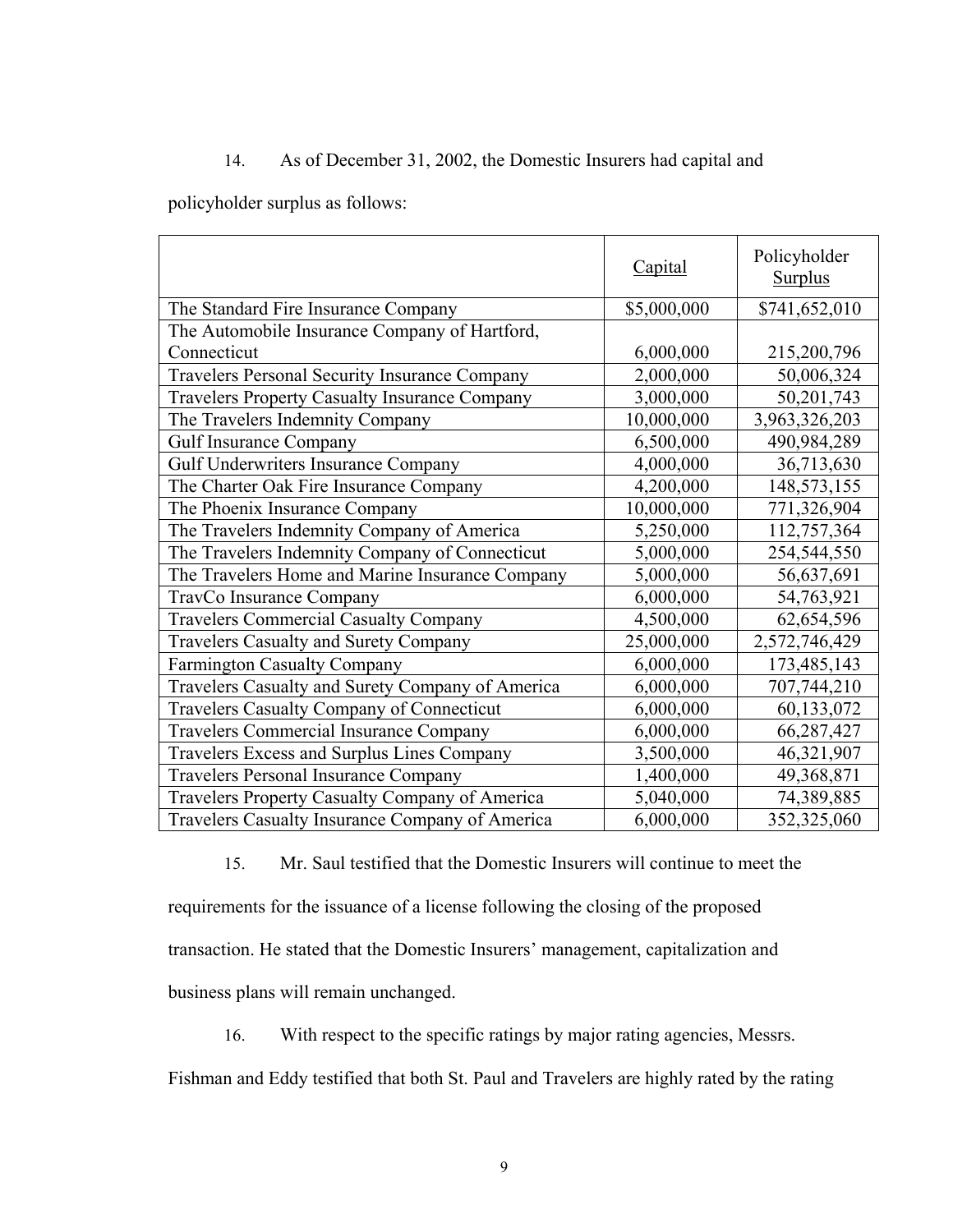agencies, both on a debt and claims paying ability basis. Mr. Fishman testified that Standard & Poors has indicated that following the closing, the financial strength rating of the combined company will be  $A<sup>+</sup>$  and the long term debt rating will be  $B<sup>+</sup>$ . Prior to the proposed merger, Standard & Poors rated Travelers at AA- and St. Paul at A+; A.M. Best rated Travelers at A++ and St. Paul at A; and Moody's rated Travelers at Aa3 and St. Paul at A1.

## **D. Plans for the Insurers**

17. The Applicant has no present plans or proposals (i) to cause any Domestic Insurer to declare an extraordinary dividend or make other distributions; (ii) to liquidate any Domestic Insurer; (iii) to sell any Domestic Insurer's assets (other than such sales of assets as may be contemplated in the ordinary course of such Domestic Insurer's business); (iv) to merge or consolidate any Domestic Insurer with any person or persons; (v) to make any other material change in any Domestic Insurer's business operations or corporate structure or management; or (vi) to cause any Domestic Insurer to enter into material contracts, agreements, arrangements, understandings or transactions of any kind with any party.

18. At the present time, the Applicant and its affiliates have no plans or proposals (including change of ownership or control proposals) which may have a material effect on the Domestic Insurers.

19. The Applicant will not change the boards of directors of the Domestic Insurers immediately following the Proposed Transaction.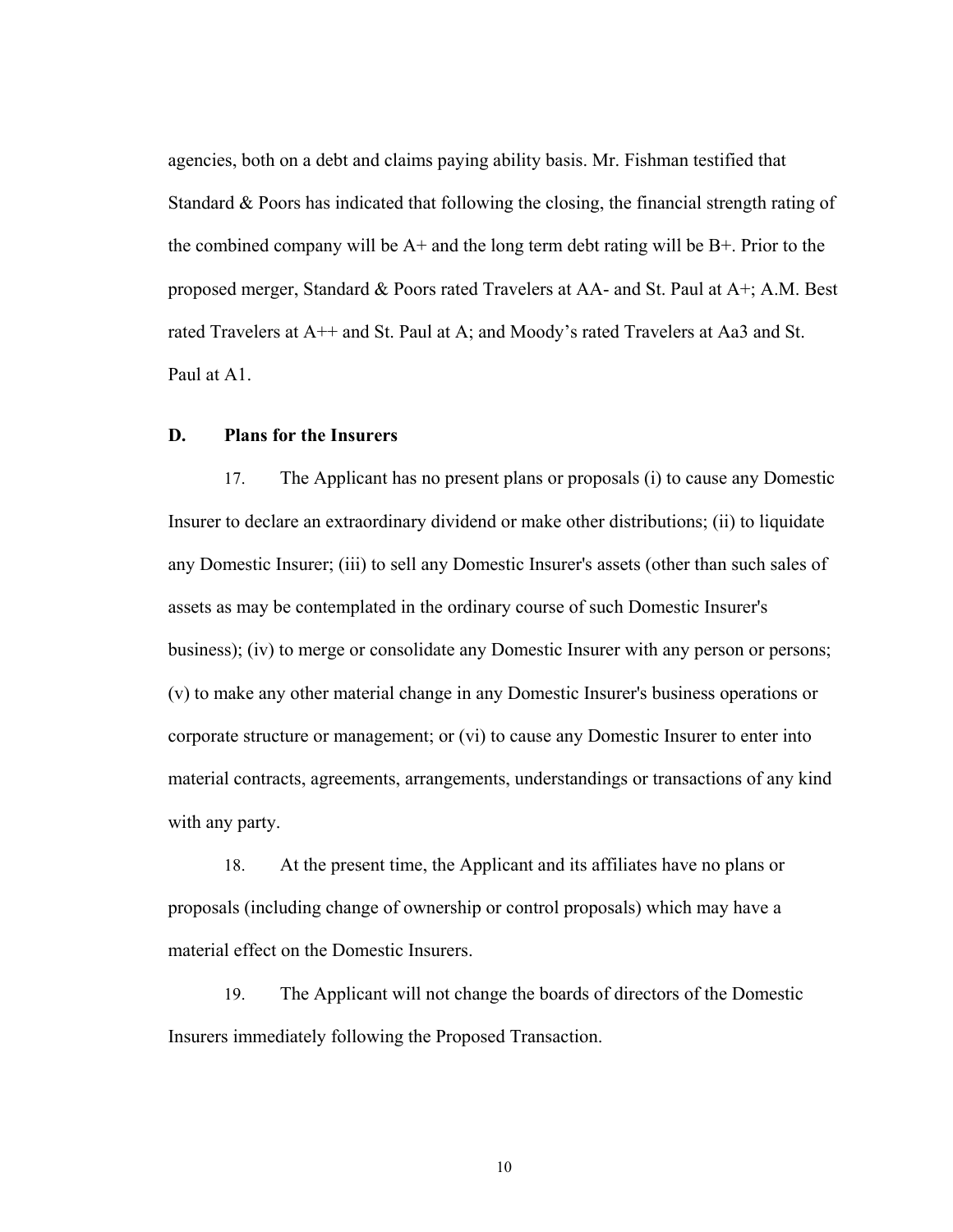20. St. Paul and Travelers have determined that the combined company's general commercial lines, personal lines, surety and construction businesses will be under the Travelers brand and headquartered in Hartford. These lines account for a majority of the combined net written premiums of the two companies.

21. The current directors of St. Paul are:

| Carolyn Hogan Byrd    | Thomas R. Hodgson    |
|-----------------------|----------------------|
| John H. Dasburg       | William H. Kling     |
| Janet M. Dolan        | James A. Lawrence    |
| Kenneth M. Duberstein | John A MacColl       |
| Jay S. Fishman        | Glen D. Nelson, M.D. |
| Lawrence G. Graev     | Gordon M. Sprenger   |

22. The current executive officers of St. Paul are:

| Jay S. Fishman     | Chairman, Chief Executive Officer and President                                   |
|--------------------|-----------------------------------------------------------------------------------|
| Thomas A. Bradley  | <b>Executive Vice President and Chief Financial Officer</b>                       |
| William H. Heyman  | Executive Vice President and Chief Investment Officer                             |
| John A. MacColl    | Vice Chairman and General Counsel                                                 |
| Andy F. Bessette   | Executive Vice President and Chief Administrative<br>Officer                      |
| Timothy M. Yessman | Executive Vice President – Claim, Fire and Marine                                 |
| Marita Zuraitis    | Executive Vice President – Commercial Lines,<br>Fire and Marine                   |
| T. Michael Miller  | Executive Vice President – Specialty Commercial,<br>Fire and Marine               |
| Kent D. Urness     | Executive Vice President – International Insurance<br>Operations, Fire and Marine |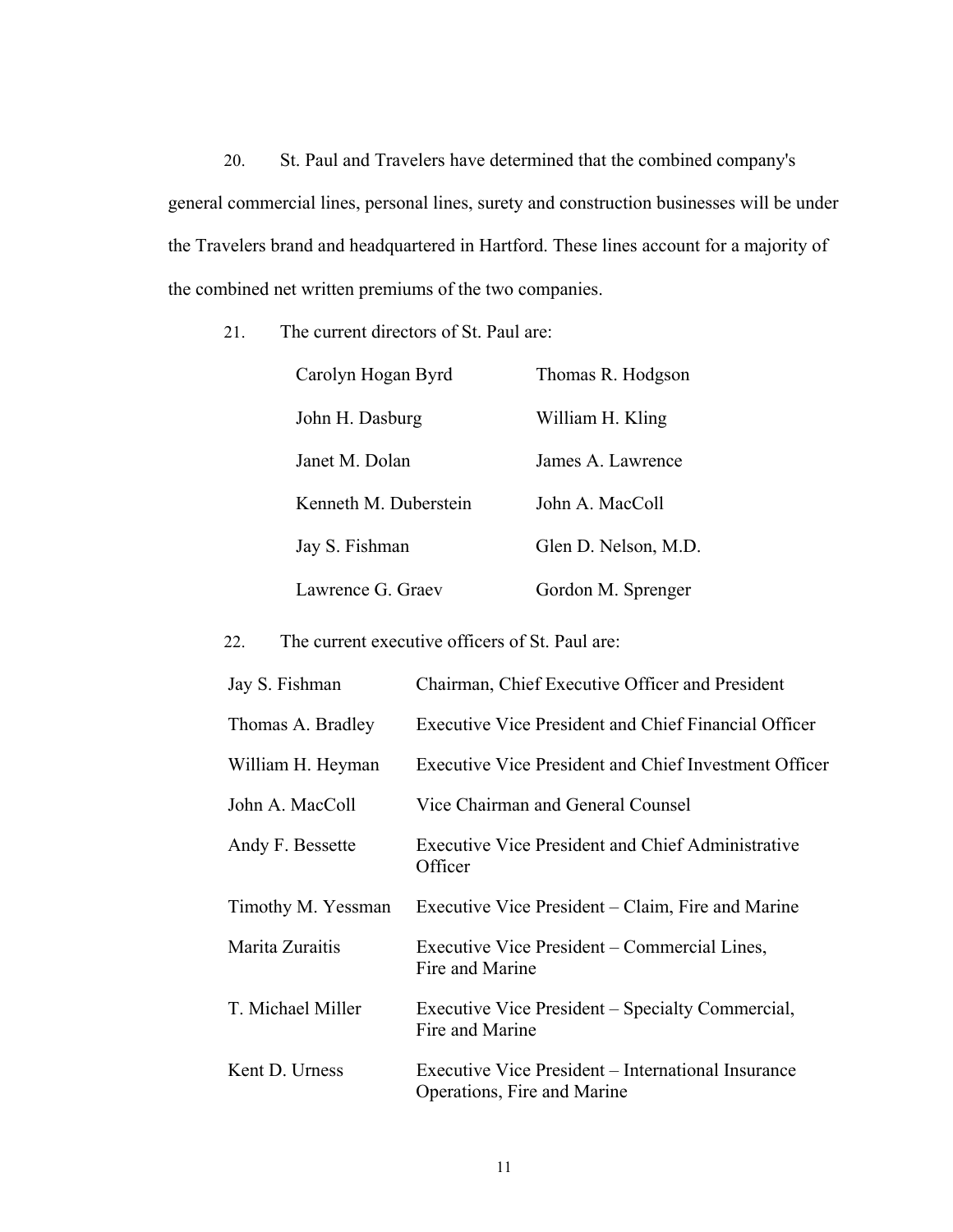| Samuel G. Liss    | Executive Vice President – Business Development |
|-------------------|-------------------------------------------------|
| Bruce A. Backberg | Senior Vice President and Corporate Secretary   |
| John P. Clifford  | Senior Vice President – Human Resources         |
| John C. Treacy    | Vice President and Corporate Controller         |
| Laura C. Gagnon   | Vice President – Finance and Investor Relations |

23. Twelve of the current directors of Travelers and 11 of the current directors of St. Paul will constitute the 23 members of St. Paul Travelers board of directors. The proposed directors of St. Paul Travelers are:

| Carolyn Hogan Byrd    | Howard P. Berkowitz |
|-----------------------|---------------------|
| John H. Dasburg       | Kenneth J. Bialkin  |
| Janet M. Dolan        | Leslie B. Disharoon |
| Kenneth M. Duberstein | Meryl D. Hartzband  |
| Jay S. Fishman        | Robert I. Lipp      |
| Lawrence G. Graev     | Blythe J. McGarvie  |
| Thomas R. Hodgson     | Clarence Otis, Jr.  |
| William H. Kling      | Jeffrey M. Peek     |
| James A. Lawrence     | Nancy A. Roseman    |
| Glen D. Nelson, M.D.  | Charles W. Scharf   |
| Gordon M. Sprenger    | Frank J. Tasco      |
|                       | Laurie J. Thomsen   |
|                       |                     |

24. The proposed executive officers of St. Paul Travelers are:

Jay S. Fishman Chief Executive Officer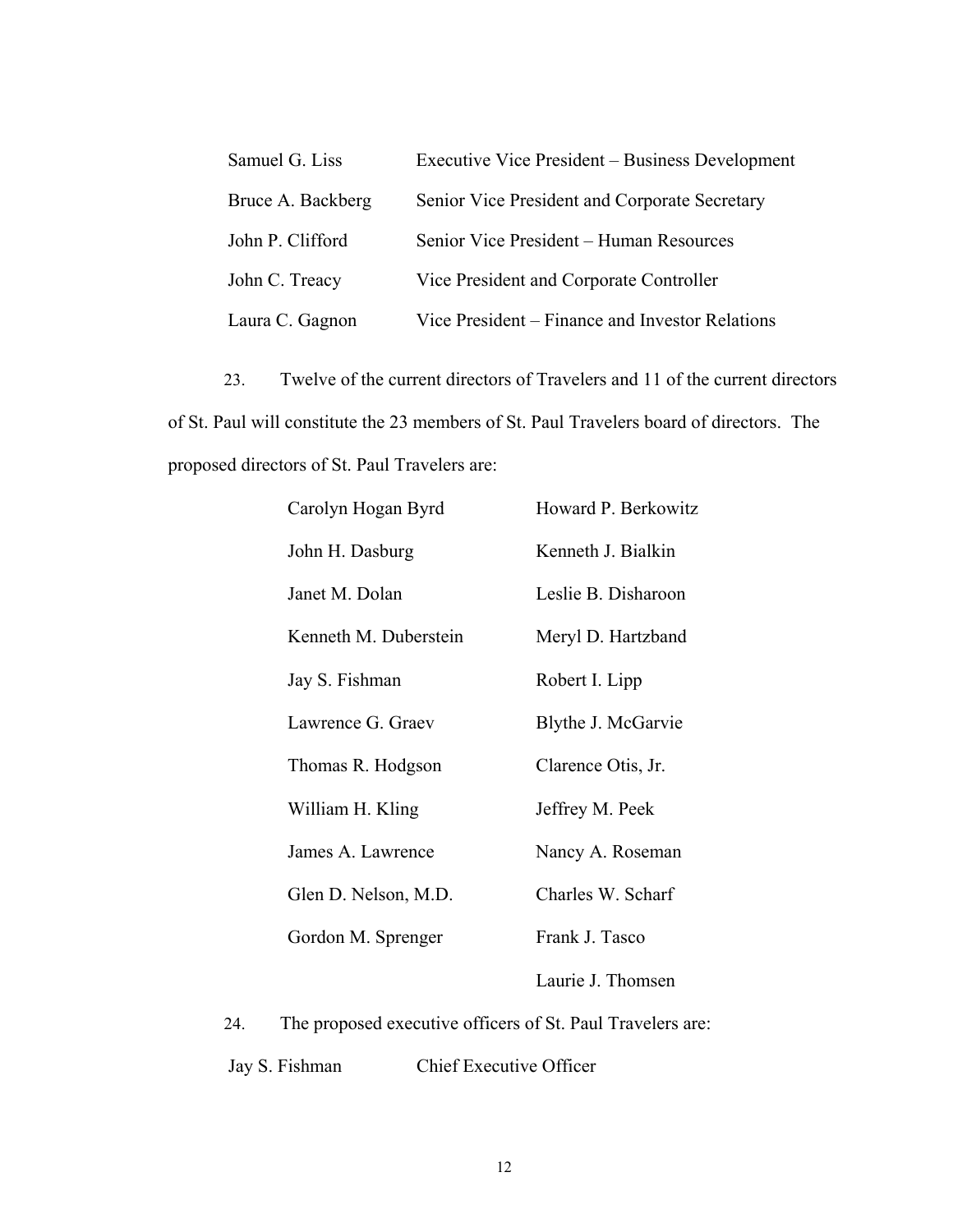| Robert I. Lipp     | <b>Executive Chairman</b>                                                           |
|--------------------|-------------------------------------------------------------------------------------|
| John A. MacColl    | Vice Chairman and General Counsel                                                   |
| Charles J. Clarke  | Vice Chairman                                                                       |
| Irwin R. Ettinger  | Vice Chairman                                                                       |
| Douglas G. Elliot  | Chief Executive Officer - Commercial and Personal<br>Lines                          |
| T. Michael Miller  | <b>Chief Executive Officer - Specialty Operations</b>                               |
| Jay S. Benet       | <b>Executive Vice President and Chief Financial Officer</b>                         |
| Andy F. Bessette   | <b>Executive Vice President and Chief Administrative</b><br>Officer                 |
| William H. Heyman  | <b>Executive Vice President and Chief Investment</b><br>Officer                     |
| Samuel G. Liss     | <b>Executive Vice President of Strategic Development</b>                            |
| Maria Olivo        | Executive Vice President of Financial Planning &<br>Analysis and Investor Relations |
| Marita Zuraitis    | Executive Vice President - Integration and<br><b>Operational Strategy</b>           |
| Brian W. MacLean   | <b>Executive Vice President - Claim</b>                                             |
| Timothy M. Yessman | <b>Executive Vice President - Claim</b>                                             |
| John P. Clifford   | Senior Vice President of Human Resources                                            |
|                    |                                                                                     |

25. The biographical affidavits of the current directors and executive officers of the Applicant and the proposed directors and executive officers of St. Paul Travelers, which include each individual's educational background, professional credentials and employment history, are included in the record. The information contained in the biographical affidavits attests to the competence, experience and integrity of the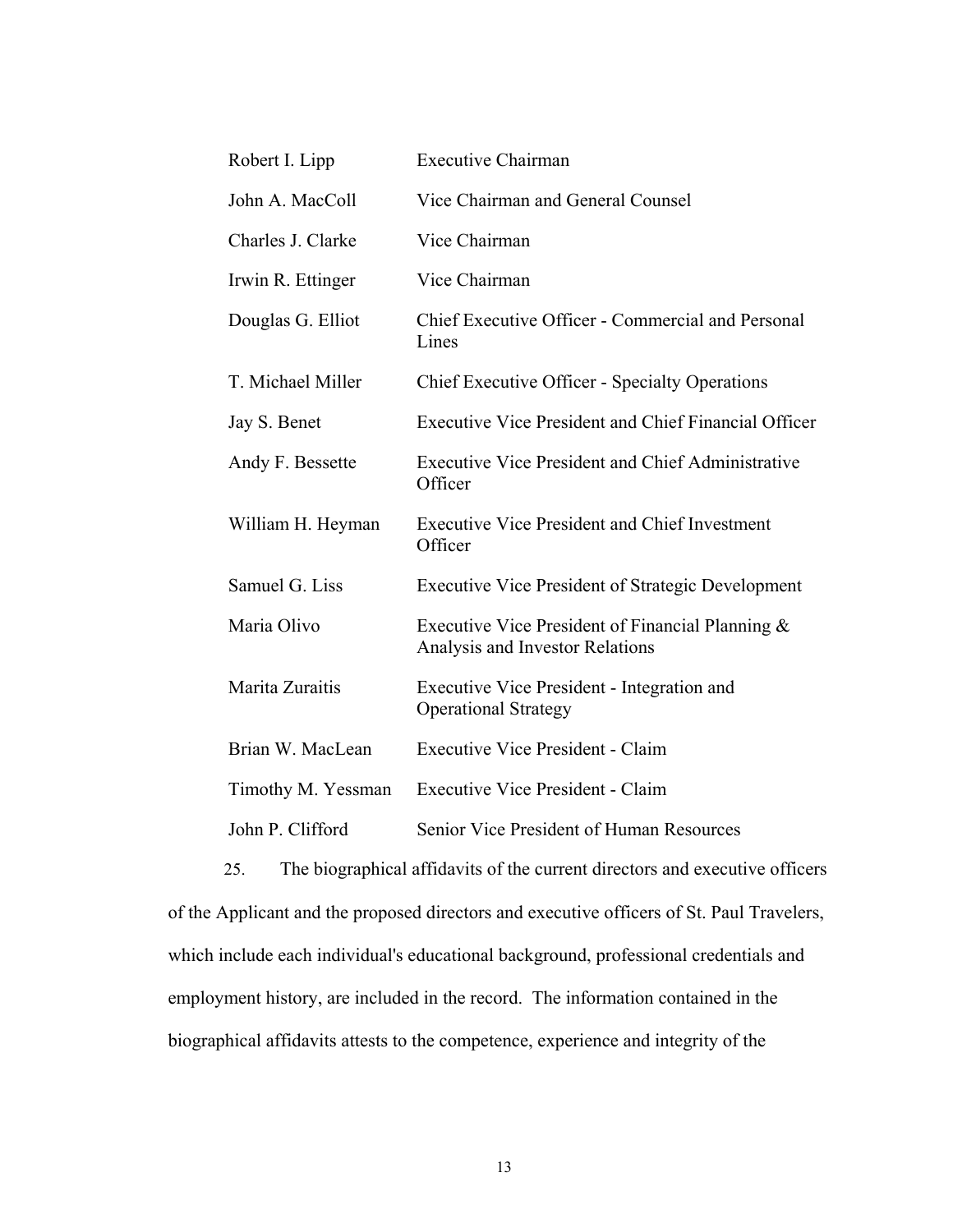individuals who are expected to ultimately be responsible for the governance and operation of the Domestic Insurers.

26. Messrs. Saul and Eddy testified that both St. Paul and Travelers have discussed and are aware of the regulatory requirements in Connecticut requiring that books and records be kept in Connecticut except as approved by the Insurance Commissioner, and that both companies will comply with the requirements.

27. Mr. Saul testified that the Domestic Insurers' surplus will continue to bear a reasonable relationship to their respective liabilities based upon the type, volume, and nature of the insurance business transacted, and risk-based capital related to total adjusted capital will continue to be adequate for the types of business the Domestic Insurers transact.

28. Mr. Saul testified that planning teams have been formed and are meeting to facilitate integration of the two companies. He estimated that the integration process will take as many as 18 to 24 months following the closing. Mr. Fishman testified that an analysis of the companies' exposure to wind and earthquake events is part of the integration process.

29. Mr. Saul testified that, based on 2002 direct written premium data compiled by A.M. Best, the combined company will rank second in domestic commercial lines property casualty lines, and fifth overall among domestic property casualty insurance companies. It will be among the top three commercial insurers in 40 states and the District of Columbia.

30. Mr. Fishman testified that there will be no disruption in the marketplace with respect to the availability of surety products to small contractors. He also testified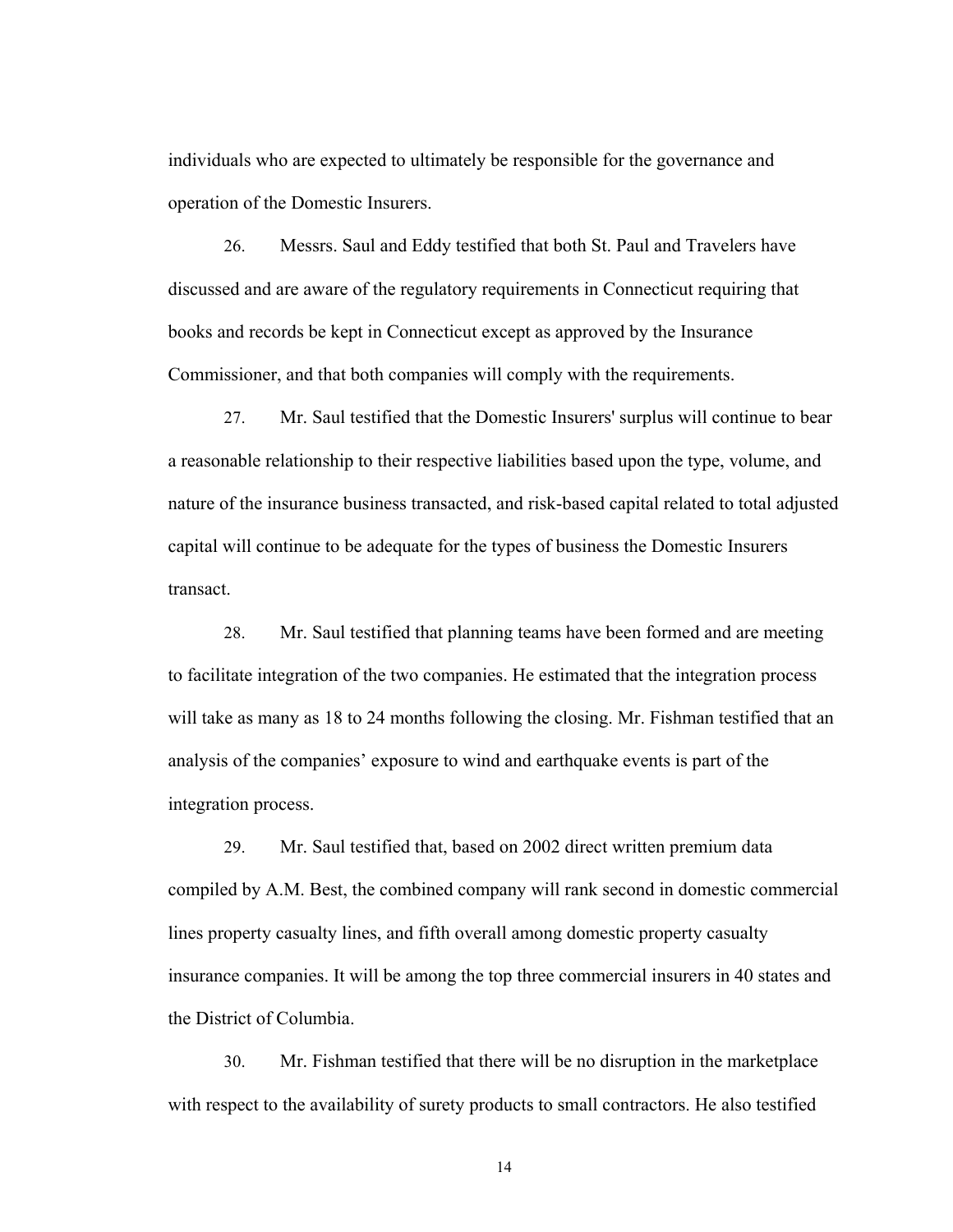that although St. Paul has exited from certain esoteric gas supply line bonds, it and the post-merger company will continue to offer conventional contract surety bonds.

31. Mr. Fishman testified that there are no plans by the combined company to withdraw from any personal lines business, and gave assurances that there will be no disruption in the personal lines marketplace. While St. Paul exited the medical malpractice marketplace in 2001 and does not plan to re-enter that line, Mr. Fishman testified that there are no plans to withdraw from any other line of commercial insurance.

32. Mr. Saul testified that payroll and investment management services, which are currently provided to Travelers by Citigroup, will be performed by St. Paul for the combined company as soon as practical after the closing.

33. Mr. Benet testified that charges related to the transaction with respect to severance, asset write-offs and other issues would be approximately \$300 million.

34. The Applicant has estimated that the combined company expects to realize approximately \$228 million in annual after-tax cost savings by 2006.

35. The Applicant has estimated that the combined company expects revenue synergies of approximately \$55 million in 2004, which would increase to \$160 million in 2006.

#### **E. Competition**

36. The parties filed a Hart-Scott-Rodino pre-merger competitive notification with the U.S. Department of Justice and The Federal Trade Commission ("FTC"). On December 22, 2003, the FTC notified the parties that their request for early termination of the waiting period had been granted.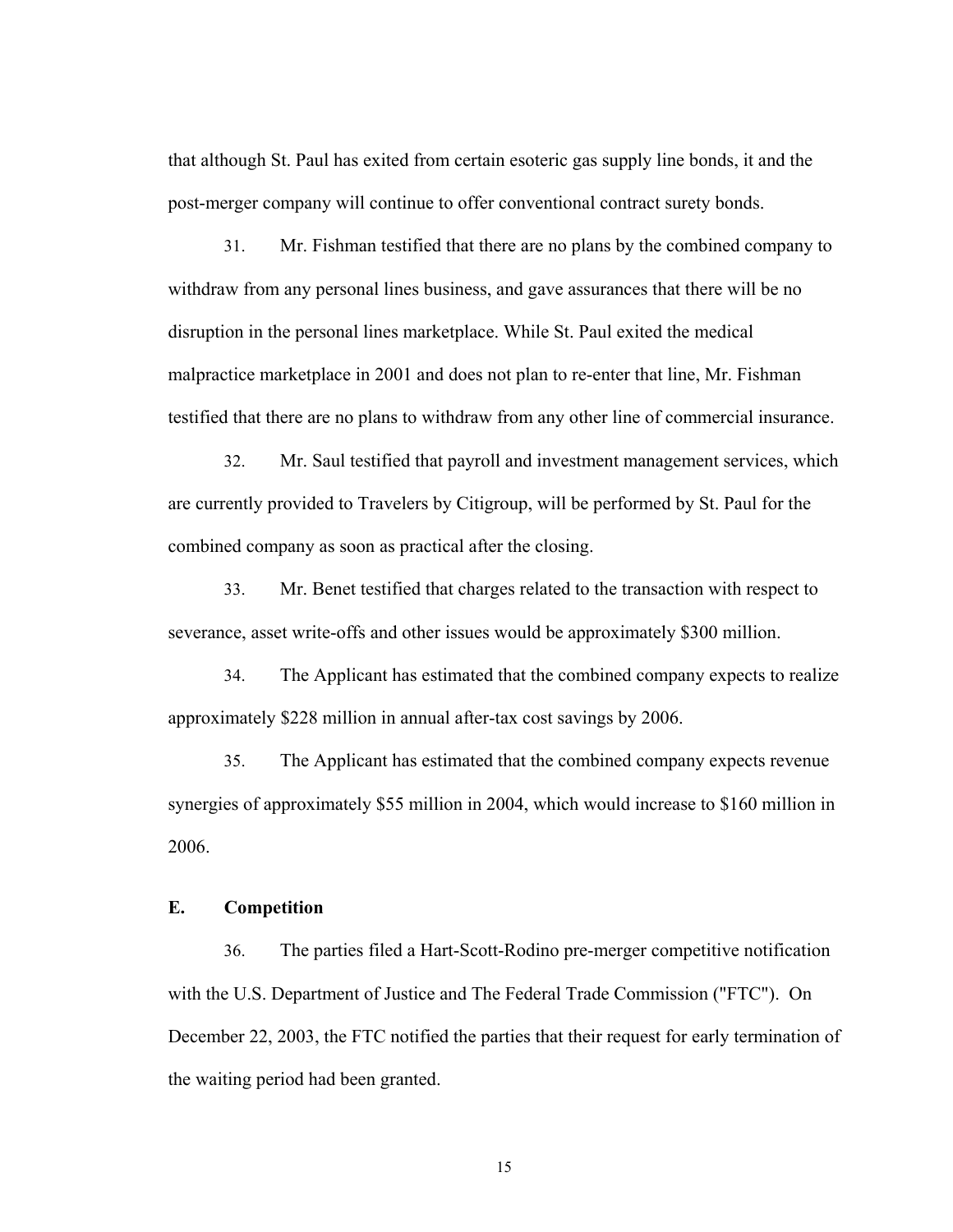37. In the Products Liability market, St. Paul's existing 7.45% market share would be combined with Travelers' 3.60%, for a post-transaction total of  $11.05\%$ <sup>3</sup> After the Proposed Transaction, the top four competitors will have a combined market share of 53%. There are 25 competitors in that market with market shares exceeding 0.5%. Of competitors not related to this transaction, four have more than 10% each, two have over 4% each, and three more have at least 2% each.

38. In the Fidelity market, St. Paul's existing 1.42% market share would be combined with Travelers' 21.04%, for a post-transaction total of 22.46. After the Proposed Transaction, the top four competitors will have 66% of the market. There are 14 competitors in that market with market shares exceeding 0.5%. Of competitors not related to this transaction, one has 22%, one has at least 11%, one has at least 9%, and six more have between 2-7% each.

39. In the Burglary & Theft market, St. Paul's existing 1.13% market share would be combined with Travelers' existing 19.06%, for a post-transaction total of 20.19%. There are 14 competitors in that market with market shares exceeding 0.5%. Of competitors not related to this transaction, one has over 40%, one has over 10%, and three have over 5% each.

40. In the Boiler & Machinery market, St. Paul's existing 2.95% market share would be combined with Travelers' existing 9.44%, for a post-transaction total of 12.39%. There are 13 competitors in that market with market shares exceeding 0.5%. Of competitors not related to this transaction, one has over 28%, three have at least 10%

 $\overline{\phantom{a}}$ 

<sup>&</sup>lt;sup>3</sup> Dr. Vistnes testified he used A.M. Best 2002 data for direct written premium throughout his testimony for his estimates of market share.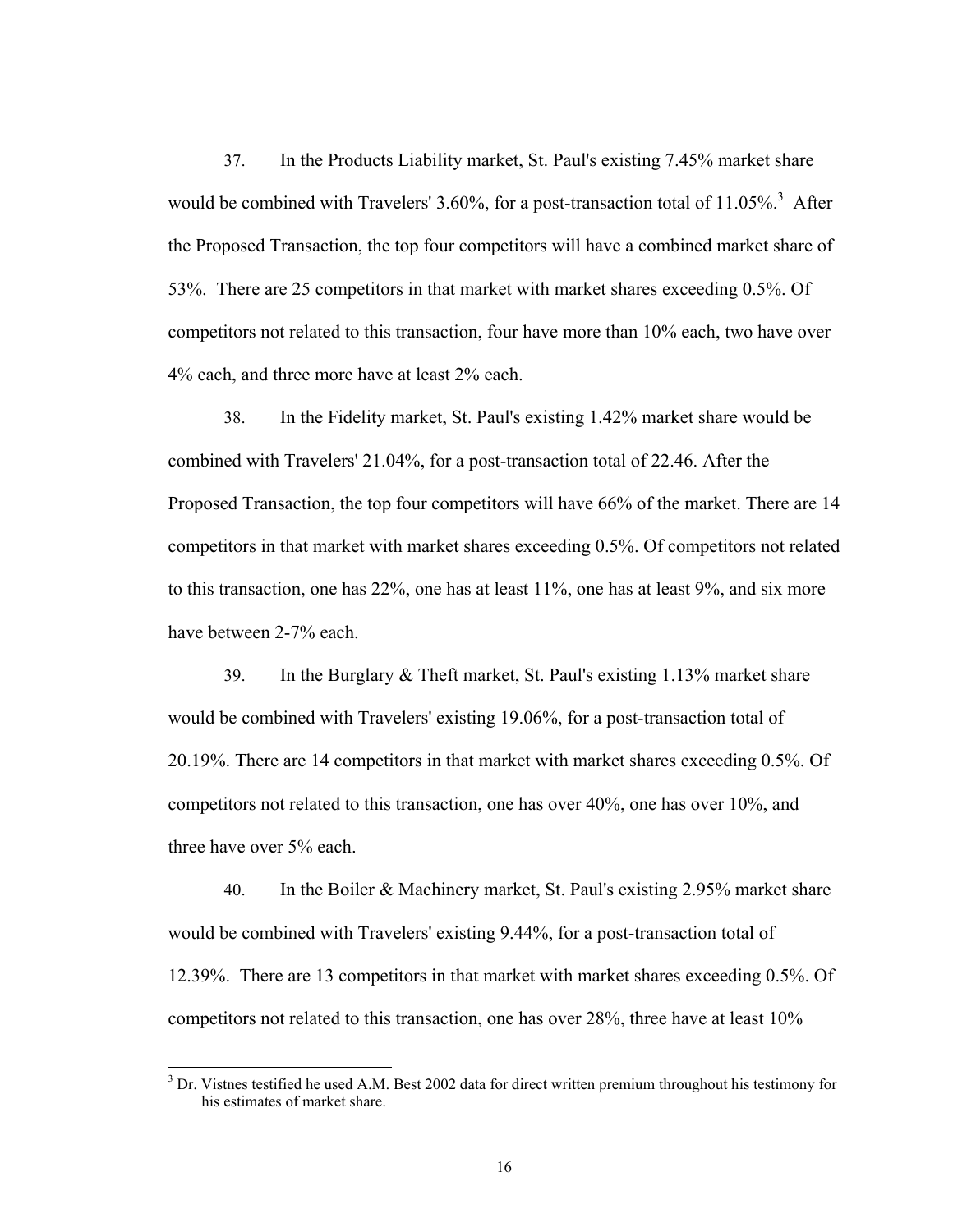each and five have at least 1% each. The parties to the Proposed Transaction are not within the top four now.

41. In the Surety market, St. Paul's existing 14.54% market share would be combined with Travelers' existing 13.82%, for a post-transaction total of 28.36%. After the Proposed Transaction, the top four competitors will have 59% of the market. In addition, there are 22 competitors in that market with market shares exceeding 0.5%. Of competitors not related to this transaction, one has at least 14%, one has at least 9%, three have over 5%, and seven more have over 2%.

42. Dr. Vistnes, an economist with Charles River Associates, an international economic consulting firm, conducted an analysis of the competitive impact of the Proposed Transaction to determine whether the merger was likely to significantly reduce competition or tend to create a monopoly in any line of insurance in Connecticut.

43. Dr. Vistnes testified that for all the foregoing lines except for Surety, the nominal increases in market share were so small that the merger was extremely unlikely to affect competition in those lines.

44. Dr. Vistnes testified that numerous companies currently compete in the Surety market in Connecticut. These competitors include both regional companies and well known national insurers. Existing competitors include many of the largest Surety underwriters in the country.

45. Dr. Vistnes testified that there is no product differentiation in the Surety market, and the Surety product marketed by St. Paul and Travelers is essentially the same financial instrument offered by their competitors.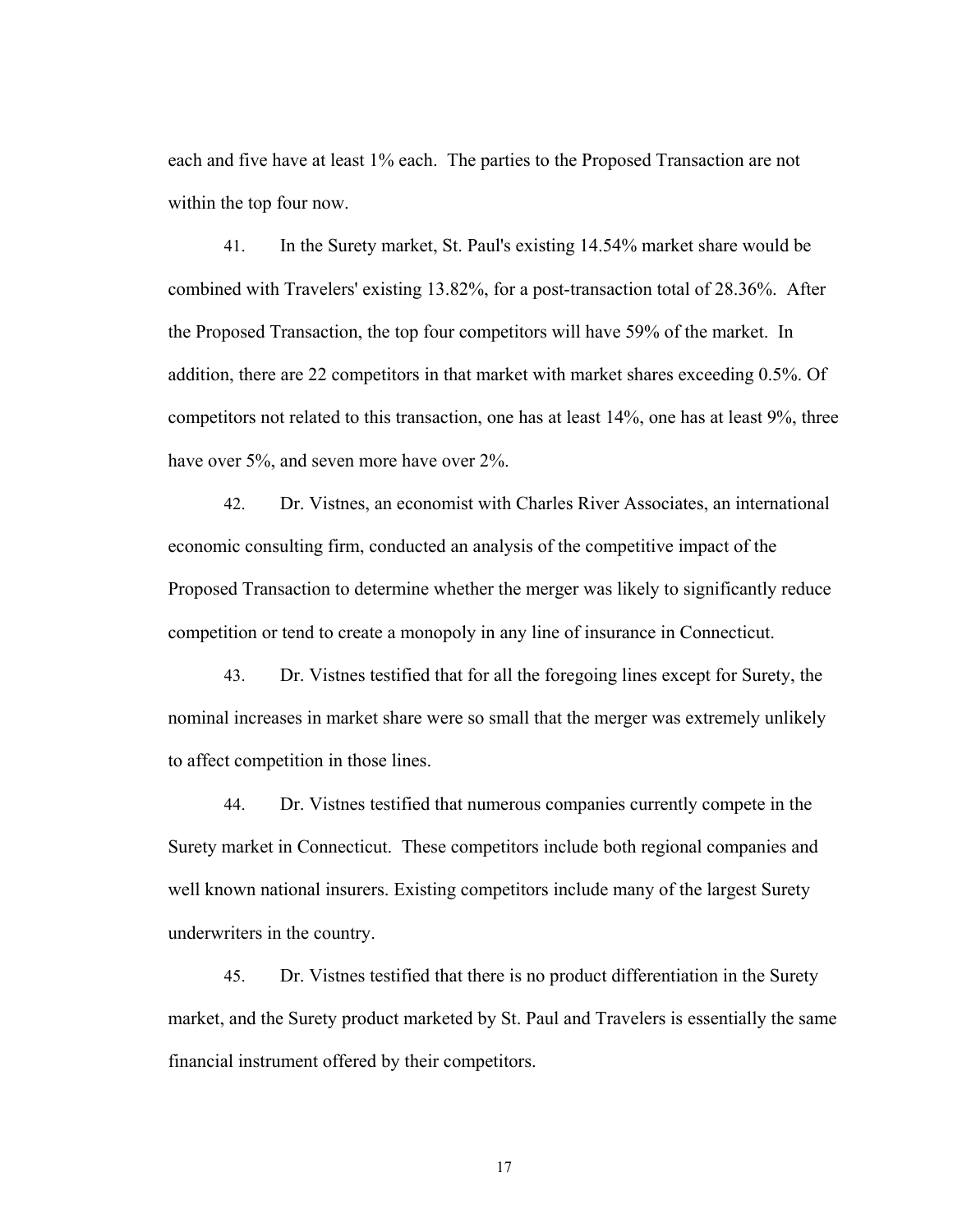46. The Connecticut Insurance Department has licensed 331 insurers for Fidelity and Surety.

47. Dr. Vistnes testified that many of St. Paul's and Travelers' existing competitors have demonstrated through their competitive success in other states that they are fully capable of significantly increasing their market share of Surety sales in Connecticut. Zurich/Farmers had a 3.0% share in Connecticut in 2002, but enjoys a market share of  $10 - 17\%$  in several other states. Zurich is only the 8th largest Surety provider in Connecticut, but it is the 4th largest Surety provider in the U.S., and its overall national Surety market share is more than double its share in Connecticut (7.3% vs. 3.0%). Safeco has achieved much higher market shares in other parts of the U.S. than it has so far achieved in Connecticut. Although Safeco's share in Connecticut was only 2.6% in 2002, Safeco enjoys market shares of 10% or more in other states. Similarly, while Safeco is only the 9th largest Surety provider in Connecticut, it is the 5th largest Surety provider in the U.S., with a national market share that is almost double its Connecticut market share (4.6% v. 2.6%).

48. Dr. Vistnes testified that the success of existing competitors in other state markets, their products, financial strength, underwriting expertise, reputation, service, and capacity to expand in the Connecticut Surety market, demonstrate that they are competitive alternatives to St. Paul and Travelers in Connecticut, and that they would impose competitive constraints on the behavior of a merged company to raise prices or to engage in any other anticompetitive conduct.

49. The U.S. Treasury certification levels indicate (with certain exceptions) the maximum individual bond that a Surety provider can offer. St. Paul and Travelers are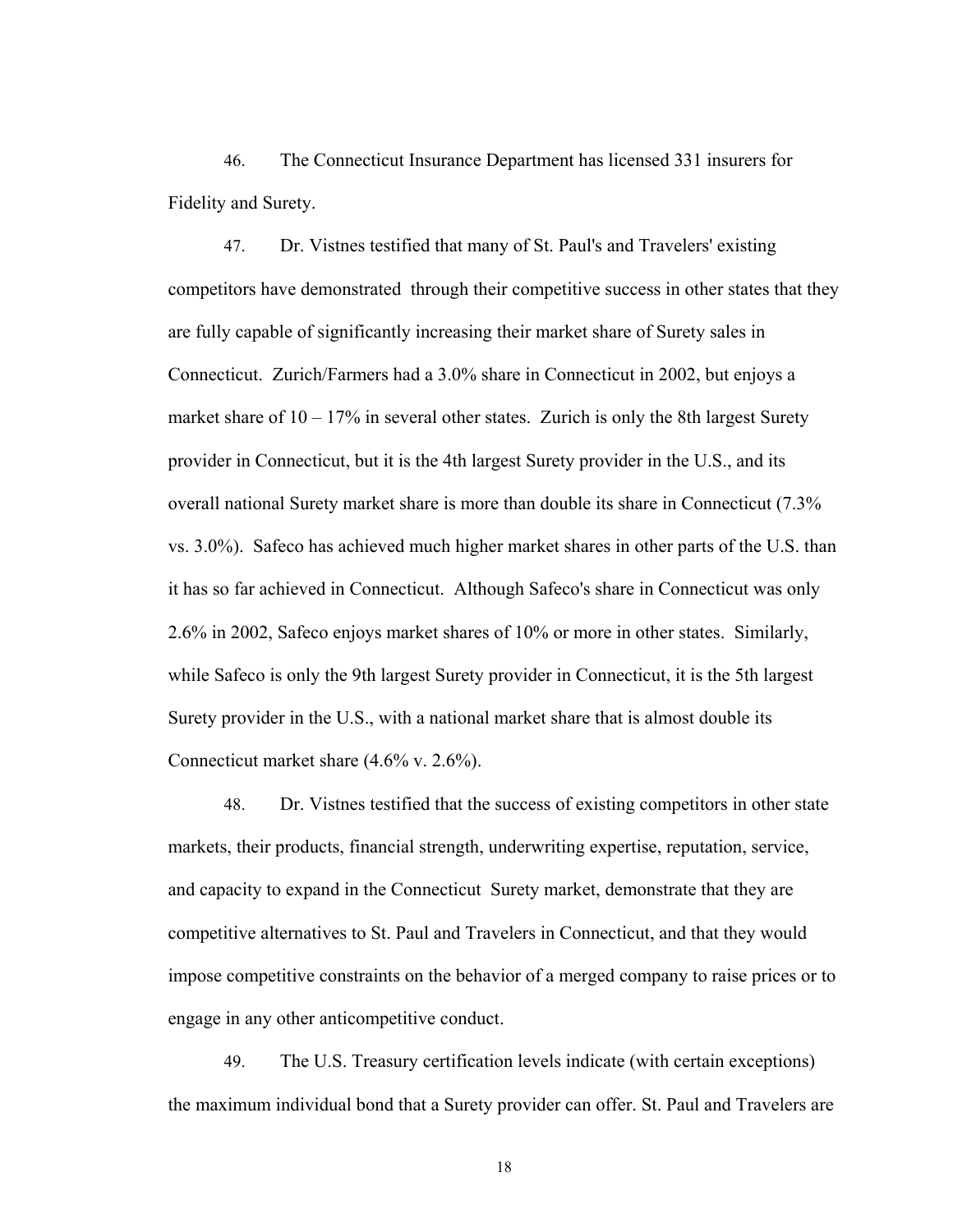just two of the nine companies that are certified to write Surety bonds in excess of \$200 million. There are over 40 Surety companies nationwide that have been certified to write Surety Bonds in excess of \$10 million; over 30 that have been certified to write Surety Bonds in excess of \$25 million; and 12 that have been certified to write Surety Bonds in excess of \$50 million.

50. Dr. Vistnes testified that both large and small existing competitors in Connecticut have the capacity to readily expand their sales if customers became dissatisfied with the merged entity's pricing or other practices, and could thereby constrain those practices, if they occurred.

51. Dr. Vistnes testified that insurers with individual market shares of less than 3% provide more than 25% of all Surety coverage in Connecticut. Thus, small firms collectively represent a significant competitor to the company that will result from the Proposed Transaction.

52. Dr. Vistnes testified that in addition to price constraints imposed by existing competitors, constraints are imposed by potential market entrants. Potential entrants include insurance firms already operating in Connecticut that do not currently offer Surety products, but offer them elsewhere. Those insurers' experience offering Surety in other states would leave them well positioned to begin offering Surety in Connecticut if a post-merger price increase created a profit opportunity. Potential entrants also include insurance firms not currently operating in the state of Connecticut, but selling Surety elsewhere.

53. Dr. Vistnes testified that these potential entrants could begin offering Surety products in Connecticut, and the collective impact of that entry would likely be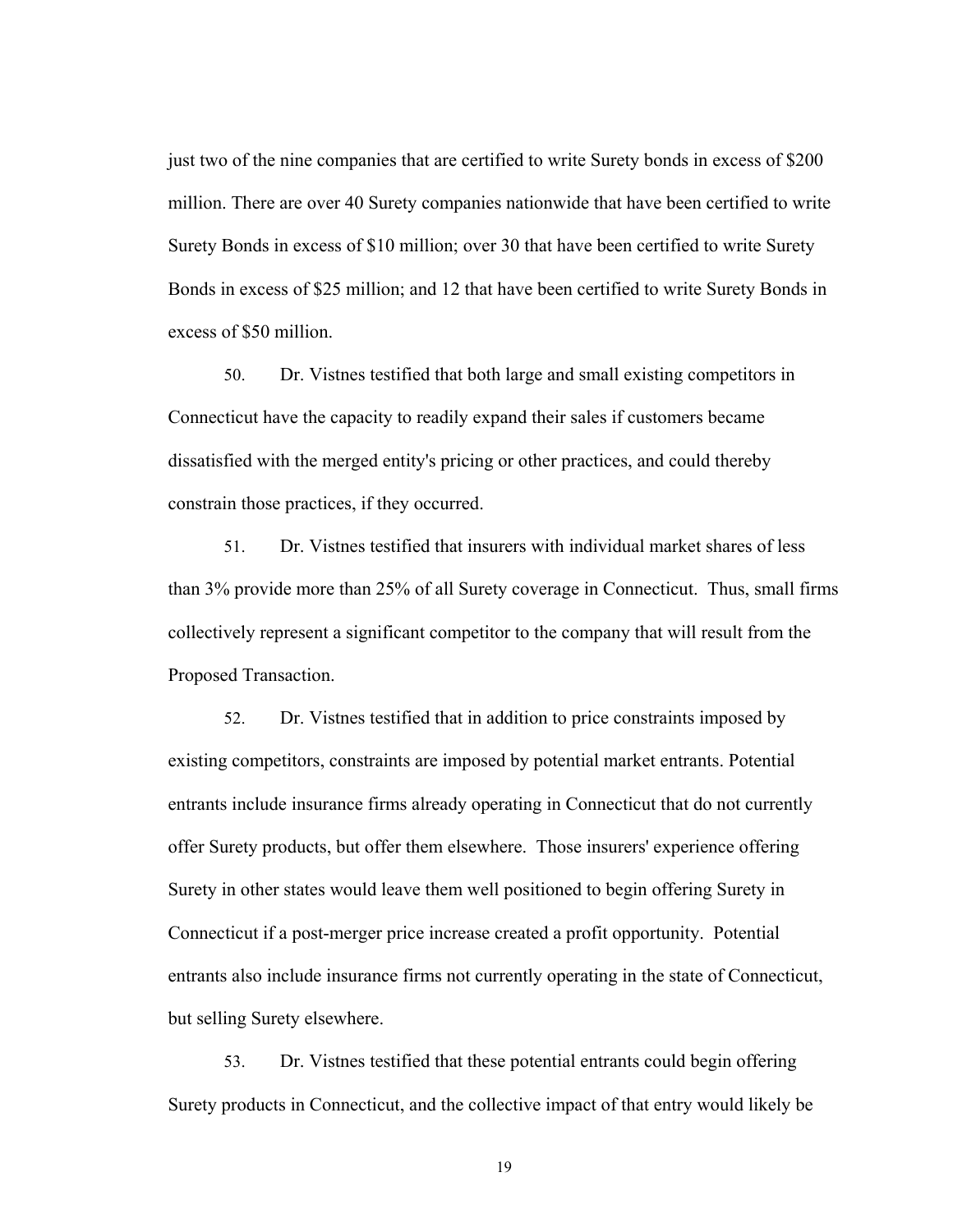sufficient to prevent the company resulting from the Proposed Transaction from imposing any anticompetitive price increase. Potential entrants could easily enter the Surety market in Connecticut within a two-year timeline, which is a sufficient timeline to constrain pricing and other anticompetitive acts that may be taken by a merged company.

54. For an insurance firm that is already licensed in Connecticut, there would be no significant delays due to regulatory or licensing requirements. A license amendment for a company that is not currently licensed for Surety but is otherwise licensed to do business in Connecticut can take from two to six months.

55. Dr. Vistnes testified that an existing insurance company would have most of the necessary infrastructure necessary to support a Surety product. Hiring a small number of personnel with the appropriate underwriting expertise can be done without significant time delays.

56. Several insurers, including Quanta and Arch, have entered the Surety market in less than one year.

57. Dr. Vistnes testified that potential entrants have the capacity to enter the market and become competitive alternatives if customers became dissatisfied with the merged entity's pricing or other practices, thereby constraining those practices, if they were to occur.

58. Dr. Vistnes testified that based on the foregoing factors, the Proposed Transaction is unlikely to reduce competition significantly or tend to create a monopoly in the Connecticut Surety market.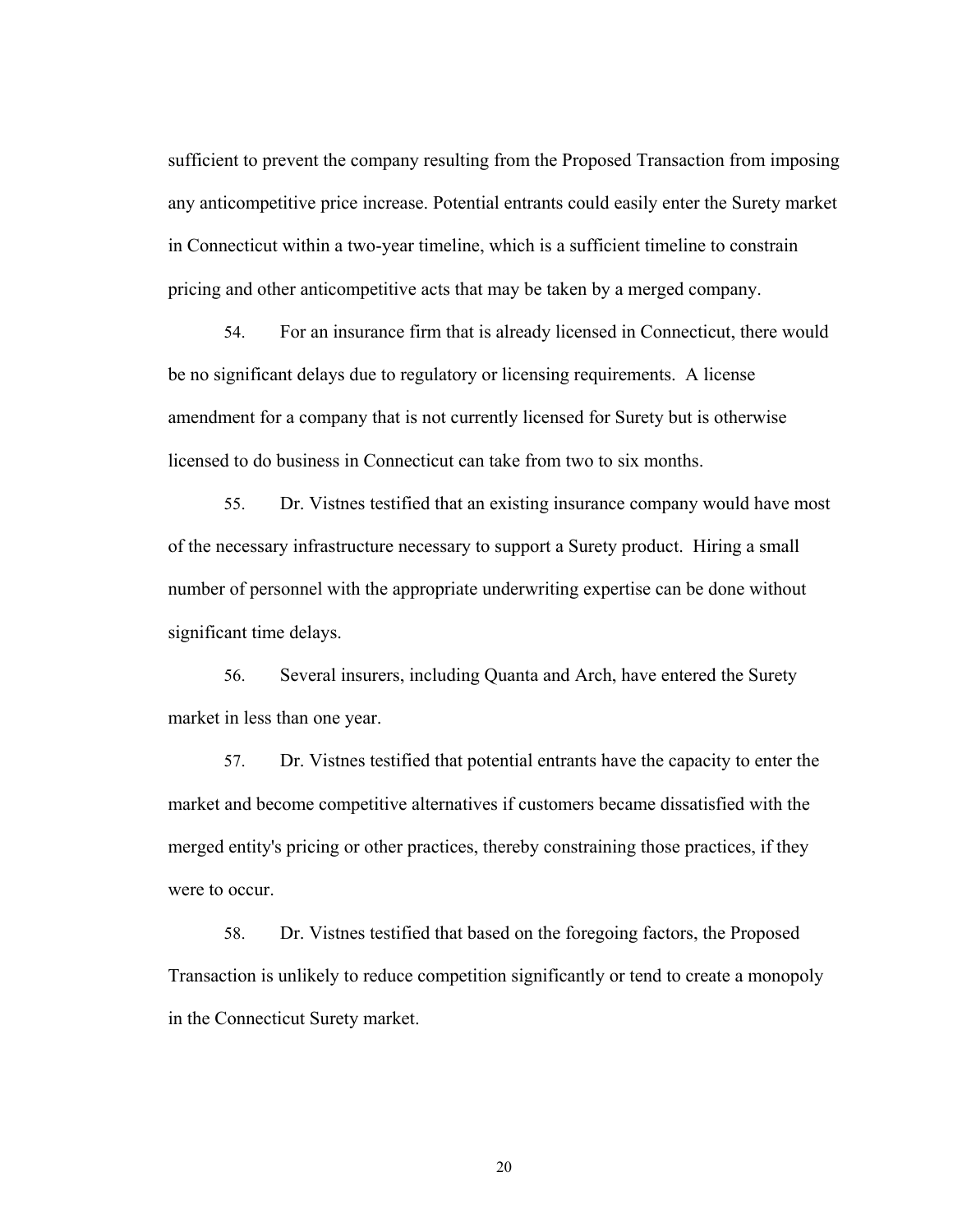#### **F. Public Interest**

59. On February 9, 2004, Messrs. Fishman and Lipp filed a letter with the Insurance Commissioner (the "Commitment Letter") which acknowledged that, in reviewing the Proposed Transaction, the Insurance Commissioner has an obligation to ensure that the Proposed Transaction is in the public interest. The purpose of the Commitment Letter was to provide the Insurance Commissioner with St. Paul's and Travelers' formal commitments to the State of Connecticut and the people of the State of Connecticut after the Proposed Transaction.

60. As stated in the Commitment Letter and the testimony of Mr. Saul, St. Paul and Travelers have confirmed that Travelers' headquarters building at One Tower Square will remain the location of significant operations of St. Paul Travelers for the foreseeable future. Further, the Commitment Letter states that the combined company's general commercial lines, personal lines, surety and construction operations will be headquartered in Hartford. These lines account for a majority of the net written premium of the combined company. The Commitment Letter also states that the operational functions associated with each of these lines of businesses will remain in Hartford. Some employment may be transferred to Hartford from other St. Paul and Travelers locations as a result.

61. As described in the Commitment Letter, many Travelers executives will hold key management positions with the combined company.

62. As stated in the Commitment Letter, the total number of employees in Connecticut of St. Paul and Travelers is 5,909. This total includes the 5,611 employees of Travelers in Connecticut and the 298 employees of St. Paul in Connecticut. Of the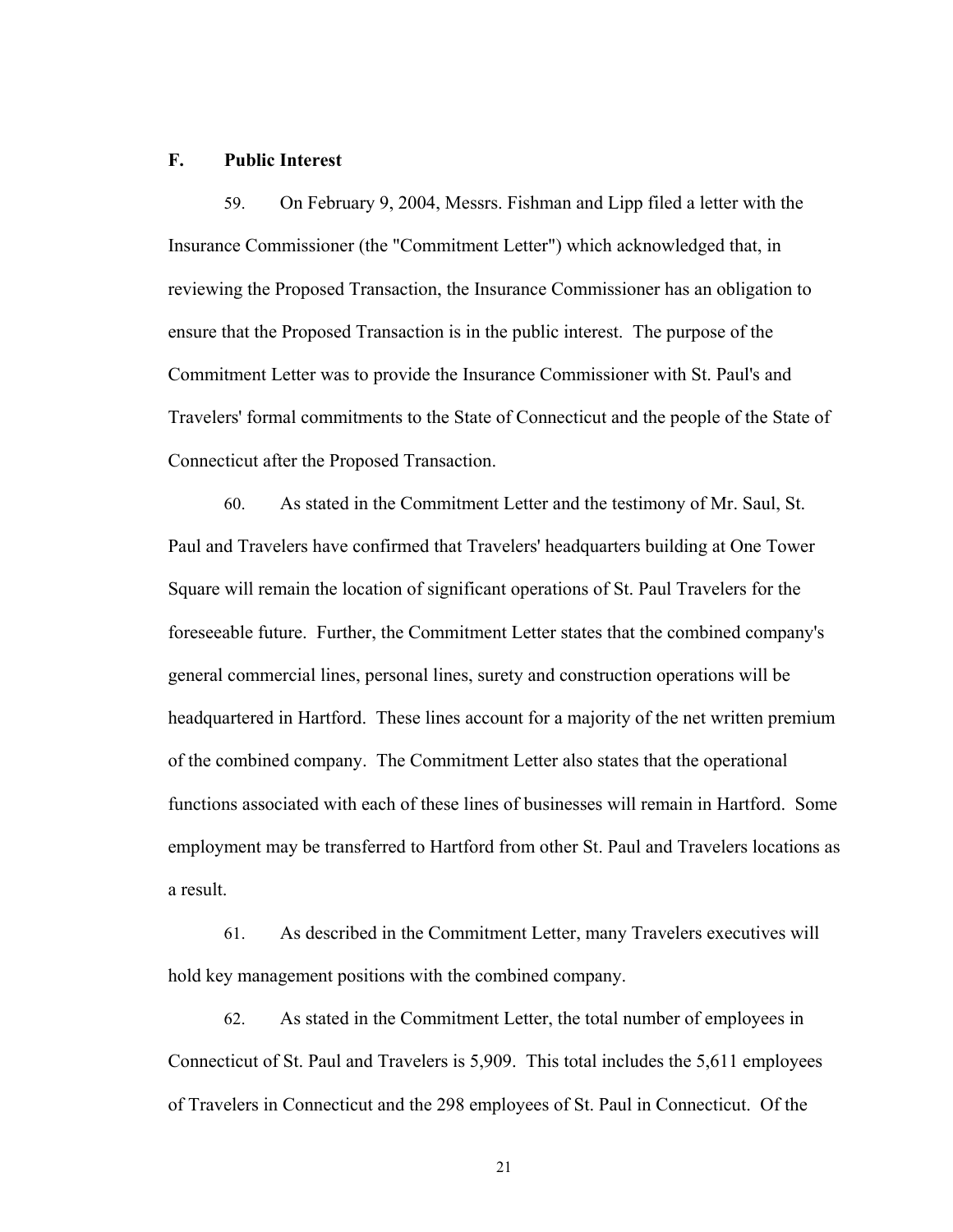5,611 employees of Travelers in Connecticut, over 75% of those employees are directly involved in the general commercial, personal, surety and construction lines of business that will be based in Hartford. The total combined payroll for St. Paul and Travelers in Connecticut is approximately \$403 million.

63. The Commitment Letter also indicates that as a result of the Proposed Transaction, St. Paul and Travelers expect some loss of certain positions in Connecticut. However, St. Paul and Travelers also expect relocation of certain positions from Maryland and other areas to Connecticut. The Commitment Letter states that St. Paul and Travelers believe that these relocations of positions to Connecticut, in combination with anticipated growth in the major business lines based in Connecticut, should result in total staffing levels in Connecticut remaining unchanged as a result of the Proposed Transaction by the end of the 24 month integration period following the Closing.

64. As stated in the Commitment Letter, St. Paul and Travelers believe that the combined company's substantial presence and commitment to Connecticut should allow for a continuation of substantially the same level of tax revenues to the City of Hartford and the State of Connecticut as would be paid in the absence of the Proposed Transaction. The estimated 2003 tax revenues generated by Travelers and St. Paul in Connecticut are \$29,858,000 and \$2,838,734 respectively.

65. The Commitment Letter also states that St. Paul and Travelers intend to continue their commitment to the independent agents of Connecticut and anticipate no decrease in the number of appointed agents in Connecticut as a result of the Proposed Transaction.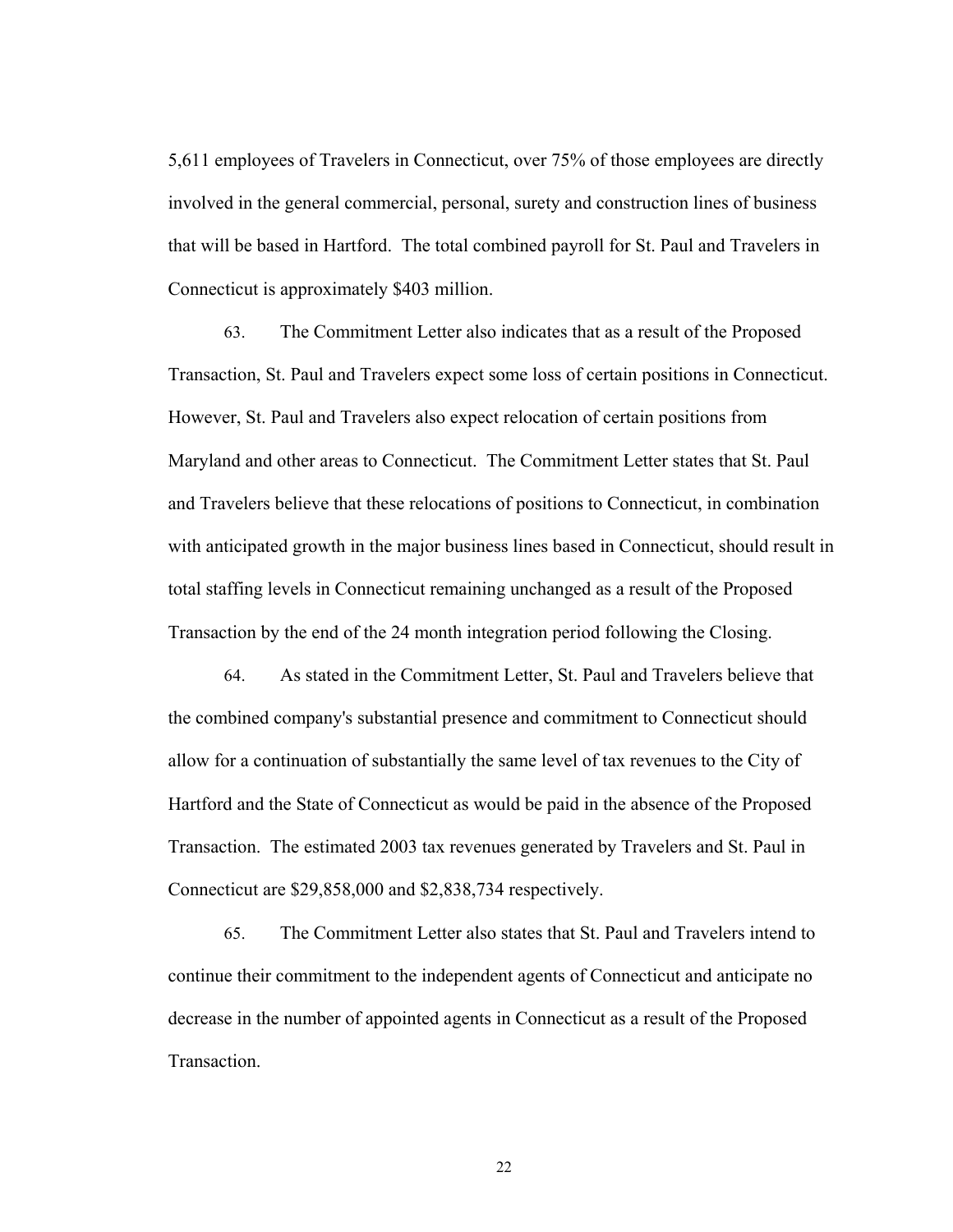66. As described in the Commitment Letter, in 2003, St. Paul and Travelers, either directly or indirectly through a subsidiary or foundation, made charitable contributions totaling approximately \$2.7 million in Connecticut. In the Commitment Letter, St. Paul and Travelers state that they will ensure that the annual aggregate level of charitable giving by St. Paul Travelers in Connecticut will increase from the 2003 level to \$3.5 million in 2004 and will remain at least at that \$3.5 million level in 2005 and 2006.

67. As stated in the Commitment Letter, benefits of St. Paul and Travelers employees in Connecticut and elsewhere will be maintained in their current form through 2004. After that, the benefits of St. Paul and Travelers employees are expected to be combined and/or conformed with the objective of creating a benefits platform covering the employees of both companies. The Merger Agreement states the intention of the parties is to develop final plans which treat similarly situated employees of St. Paul Travelers on a substantially equivalent basis, and do not discriminate between employees who formerly were covered by St. Paul plans, on the one hand, and Travelers plans, on the other.

68. The Commitment Letter states that Travelers owns six buildings in Hartford, Connecticut, and occupies approximately 1.5 million square feet of office space in those buildings. In the Commitment Letter, St. Paul and Travelers indicate that they expect that following the Closing, St. Paul Travelers will continue to own and occupy those buildings in Hartford, Connecticut for the foreseeable future.

69. Lastly, in the Commitment Letter, St. Paul and Travelers indicate that the proposed Transaction will not impact the benefits of existing Travelers retirees in Connecticut.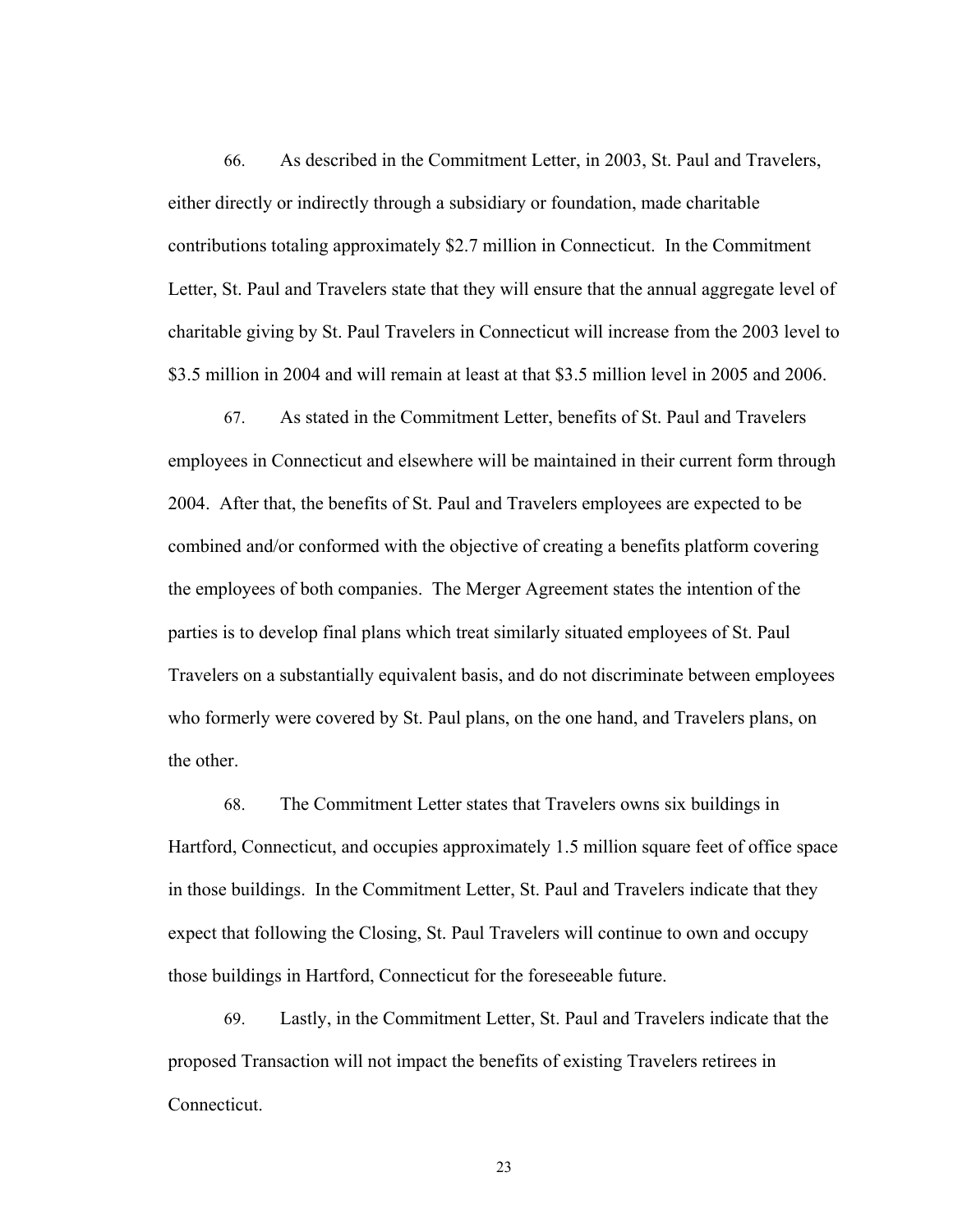70. On February 11, 2004, Mr. Fishman delivered a letter to Attorney General Blumenthal (the "Letter") in response to Attorney General Blumenthal's comments at the hearing and a letter from Attorney General Blumenthal to Mr. Fishman dated February 10, 2004. A copy of the Letter was provided to the Department on February 11, 2004. The Letter, on behalf of St. Paul and Travelers, indicated, among other items, that (i) there are no changes contemplated in the Travelers Foundation's activities and financial commitments to the State of Connecticut and City of Hartford following the merger; (ii) the combined company will support all outstanding commitments that the Travelers Foundation has already made to charities and programs during the present grant cycle; and (iii) the Travelers Foundation will continue to be funded through the practice of annual contributions by the combined company, as Travelers has done in the past.

71. On February 11, 2004, a letter was delivered to the Department responding to Attorney General Blumenthal's comments at the hearing. In this letter to the Department, St. Paul and Travelers confirmed their intention to headquarter the combined company's general commercial lines, surety and personal lines businesses in Hartford for a period of at least five years following the Closing, barring developments unrelated to the Proposed Transaction. Further, the letter indicated the intention of the combined company to continue participation in the Insurance Industry Cluster sponsored by the Department of Economic and Community Development.

72. In testimony at the public hearing, Mr. Fishman testified that the presence of the combined company in Hartford is permanent.

73. The record includes public comment letters from the following: Robert Henry, Superintendent of Schools of the Hartford Public Schools; Louise Blalock, chief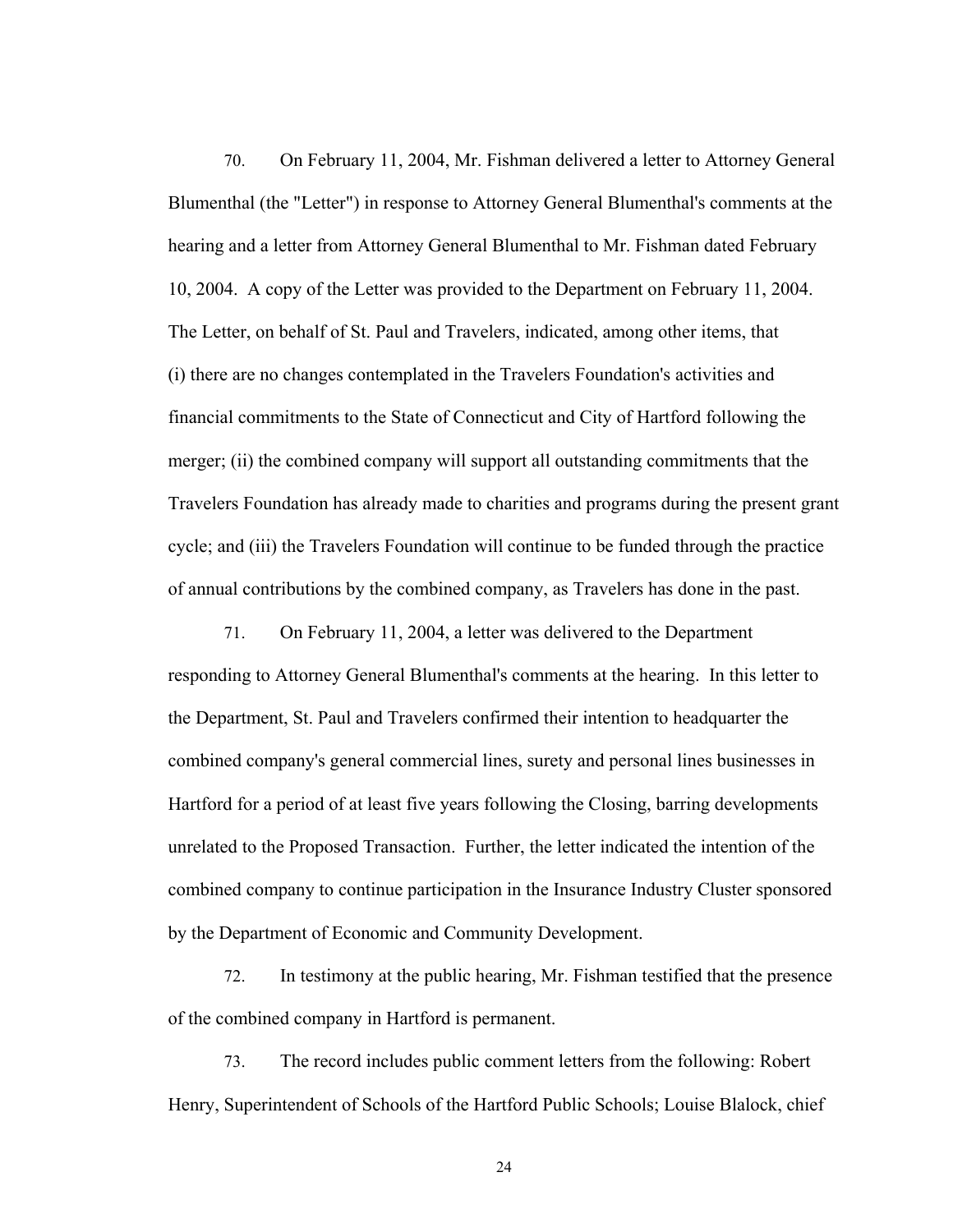librarian of the Hartford Public Library; Lisa Richmond, director of development of Connecticut Humanities Council; Barbara Bartucca, director of development of Hartford Stage; George Bahamonde, president and chief executive officer of United Way of the Capital Area; Bob Kantor, director of Fannie Mae Connecticut Partnership Office and board member of The Neighborhoods of Hartford, Inc.; Howard S. Garval, president and chief executive officer of The Village for Families and Children, Inc.; Louis J. Golden, president of Junior Achievment of Southwest New England, Inc.; Martin Legault, president and CEO of Corporation for Independent Living; Geri Shaw, regional director of Special Olympics Connecticut, Inc.; Laura Green, executive director of Nutmeg Big Brothers Big Sisters; Judith C. Meyers, president of Child Health and Development Institute of Connecticut, Inc.; Linda Bayer, staff consultant of Hartford 2000; Thomas Phillips, president of Capital Workforce Partners; Linda Jackson, managing director of Connecticut Opera; J. Michael Stockman, exeductive director of Hartford Habitat for Humanity; Kenneth Darden, president of Boys & Girls Clubs of Hartford, Inc; Marie Dalton-Meyer, exeuctive director of Hartford Education foundation, Inc.; Ira Rubensahl, president of Capital Community College; Mary Christensen, director of Educational Main Street of the University of Hartford; and Major Charles Deitrick, divisional secretary, The Salvation Army of Greater Hartford. The letters all discussed the good works of The Travelers Foundation, and several indicated their organizations were looking forward to working with the foundation following the Proposed Merger.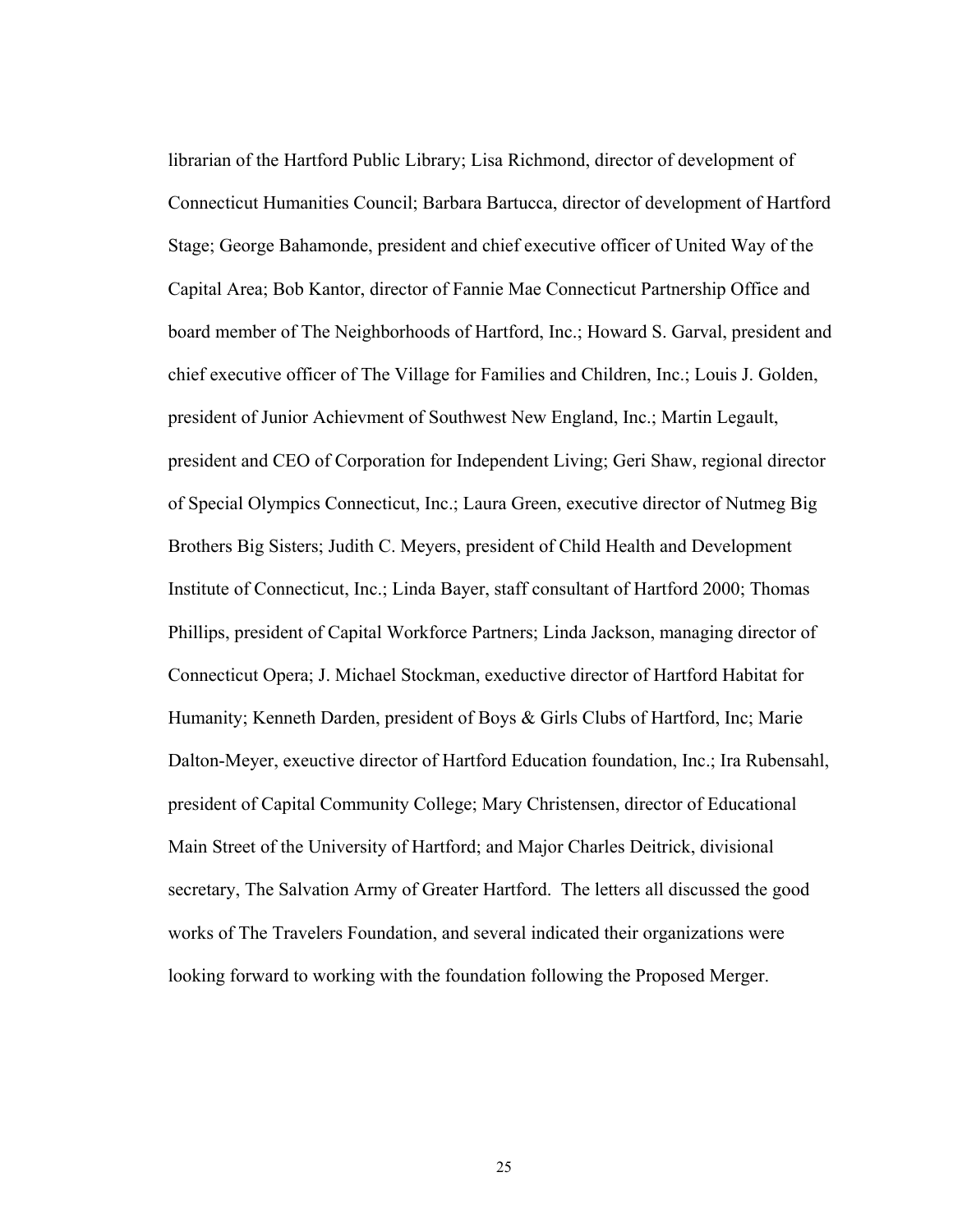### **III. DISCUSSION**

Conn. Gen. Stat. §38a-132(b) requires the Insurance Commissioner to approve the proposed acquisition of control of the Domestic Insurers unless the Commissioner finds that:

- (A) After the change of control, the Domestic Insurers would not be able to satisfy the requirements for the issuance of a license to write the lines of business for which they are presently licensed.
- (B) The effect of the merger or other acquisition of control would be to substantially lessen competition of insurance in this state or tend to create a monopoly in Connecticut.
- (C) The financial condition of the acquiring party is such as might jeopardize the financial stability of the Domestic Insurers or prejudice the interests of the policyholders.
- (D) The plans or proposals which the acquiring party has to liquidate the Domestic Insurers, sell their assets or consolidate or merge them with any person, or make any other material change in its business or corporate structure or management, are unfair and unreasonable to policyholders of the Domestic Insurers and not in the public interest.
- (E) The competence, experience and integrity of those persons who would control the operation of the Domestic Insurers are such that it would not be in the interest of the policyholders of the Domestic Insurers and of the public to permit the merger or other acquisition of control.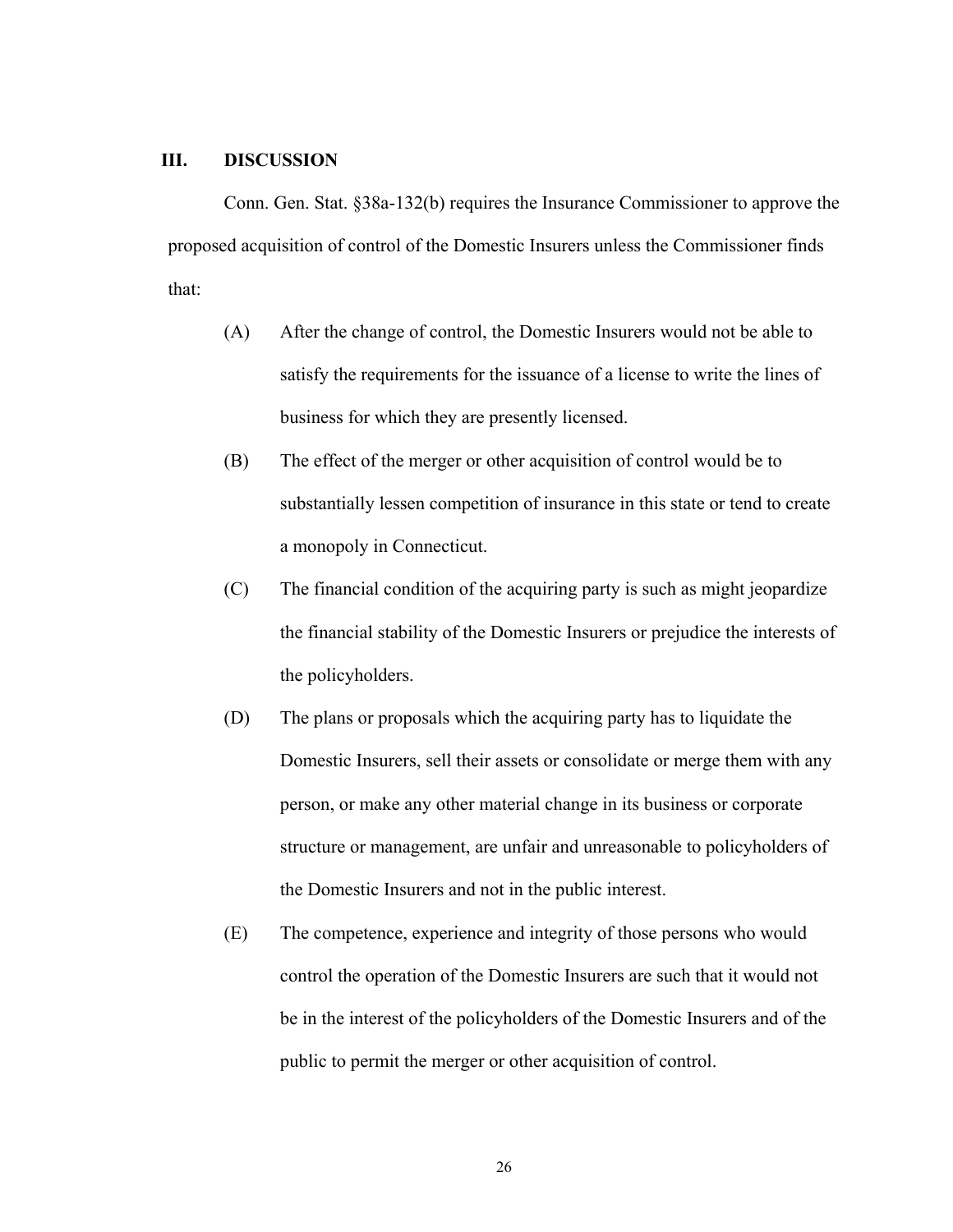(F) The acquisition of control of the Domestic Insures is likely to be hazardous or prejudicial to those buying insurance.

## **A. The ability of the Domestic Insurers to satisfy the requirements for the issuance of a license to write the line or lines of business for which it is presently licensed following the proposed acquisition of control.**

The Domestic Insurers are insurers licensed pursuant to Conn. Gen. Stat. §38a-41. Conn. Gen. Stat. §38a-72(b) sets forth the minimum capital and surplus requirements for stock insurance companies in various lines of business. The Domestic Insurers currently satisfy the requirements for the issuance of a license to write the lines of business for which they are licensed.

Following consummation of the Proposed Acquisition of control of the Domestic Insurers, the management, capitalization and business plans of the Domestic Insurers will remain unchanged. Accordingly, Mr. Saul testified that the Domestic Insurers will continue to meet the requirements for issuance of licenses for the lines of business for which they are currently licensed.

In addition to the criteria set forth in Conn. Gen. Stat. §38a-72, the Insurance Department considers the following criteria when evaluating an insurance company's ability to maintain a license issued pursuant to Conn. Gen. Stat. §38a-41 to write insurance in Connecticut: (1) the location of the company's books, records and assets; (2) whether there is a reasonable relationship of the company's surplus funds to liabilities based on the type, volume and nature of insurance business transacted; (3) the management of the company; and (4) whether the company's risk-based capital as related to total adjusted capital is adequate for the types of business transacted.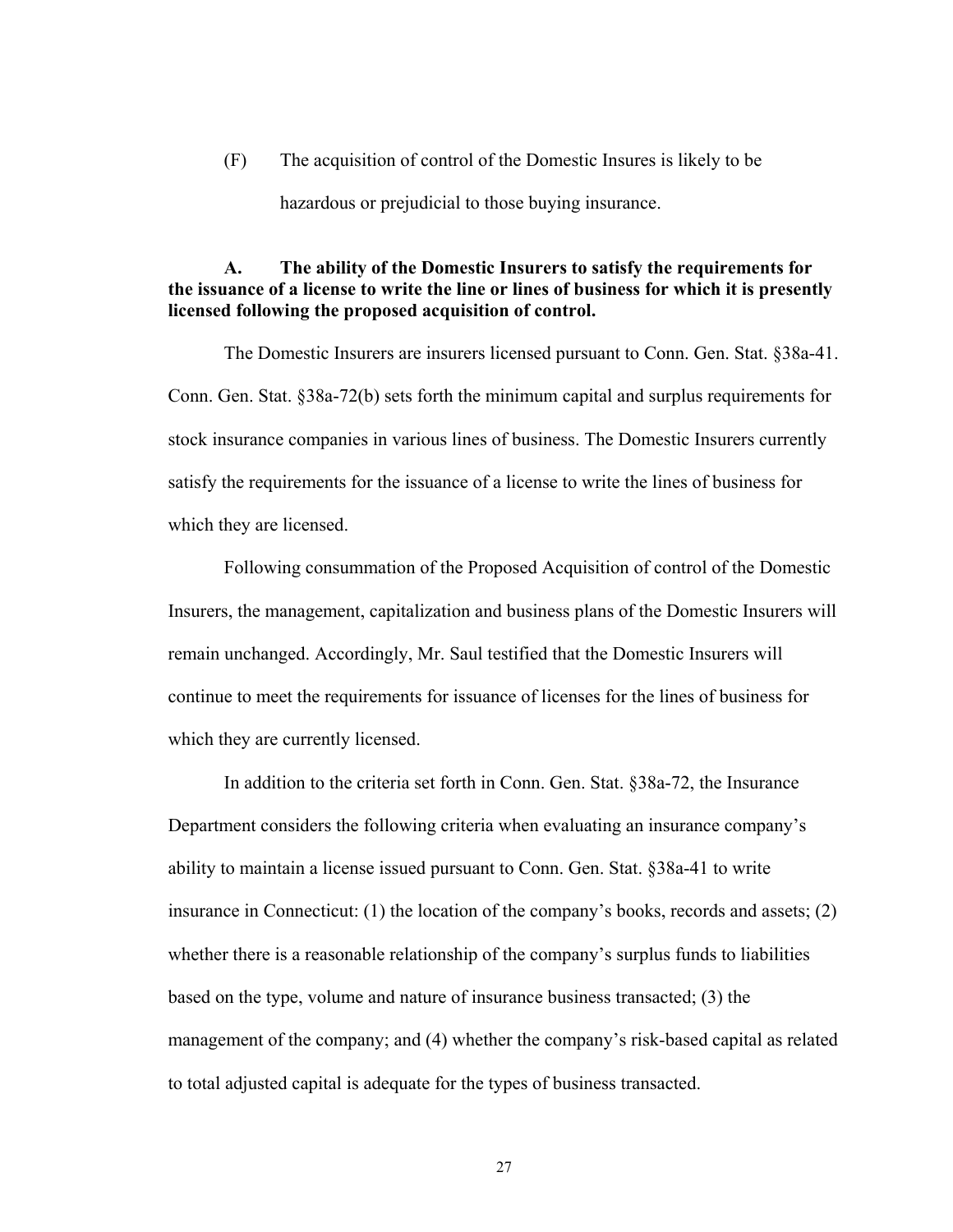Messrs. Saul and Eddy testified that both St. Paul and Travelers are aware of the regulatory requirements that books and records of domestic insurers be kept in Connecticut except as approved by the Insurance Commissioner, and that both companies will comply with that requirement.

Testimony from Mr. Saul confirmed that following the consummation of the Proposed Acquisition, the Domestic Insurers' surplus funds will bear a reasonable relationship to their liabilities based on the type, volume and nature of the insurance transacted. Furthermore, Mr. Saul testified that risk-based capital ("RBC") as it relates to the Domestic Insurers' will continue to be adequate for the business transacted.

Moreover, following the consummation of the proposed transaction, the management of the Domestic Insurers will be comprised of individuals with considerable experience in the insurance industry.

Accordingly, it is the conclusion of the Insurance Department that the evidence contained in the record supports a finding that the Domestic Insurers will be able to continue to satisfy the requirements for the issuance of the necessary license to write the lines of business for which they are presently licensed following the proposed acquisition of control of the Domestic Insurers.

## **B. The effect of the proposed acquisition of control on competition in Connecticut.**

There was considerable evidence and testimony by an expert witness, Dr. Vistnes, an economist with expertise in antitrust and competition issues, related to the combined market share of the merged companies and the effect of the proposed merger on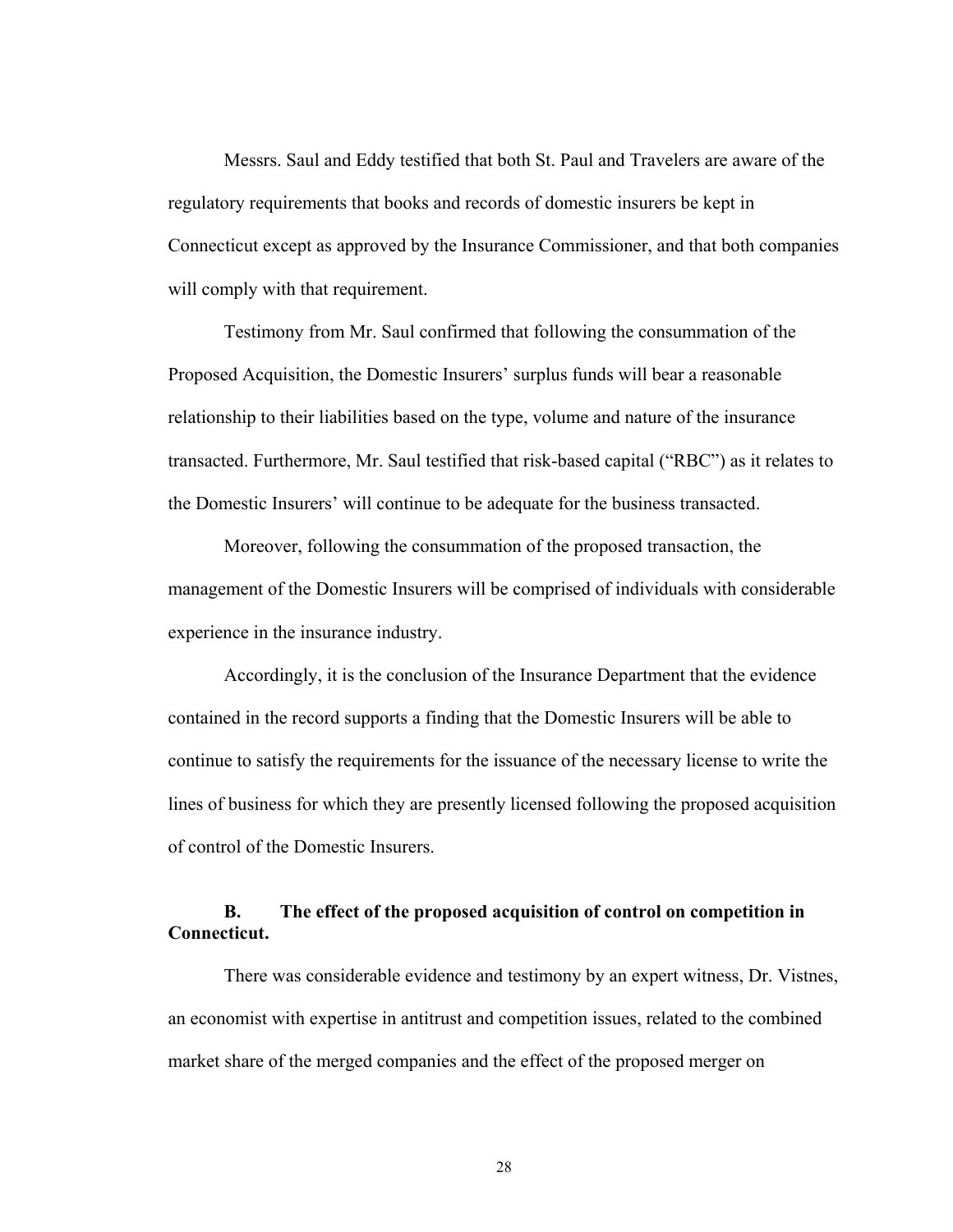competition in Connecticut. In addition, a competitive impact statement was included as Exhibit 24 to the Amended and Restated Form A Application.

According to this information, the market shares of the Domestic Insurers and St. Paul for products liability were 3.6% and 7.45% respectively for a combined market share of 11.05%. There are 25 competitors with market shares in excess of 0.5%. Of competitors not related to the transaction, four have more than 10% each, two have more than 4% each and three more have at least 2% each.

In the Fidelity market, St. Paul's existing 1.42% market share would be combined with Travelers 21.04% for a combined market share of 22.46%. There are 14 competitors in the market with market shares exceeding 0.5%. Of competitors not related to the transaction, one has 22%, one has at least 11%, one has at least 9% and six more have between 2-7%.

In the Burglary and Theft market, St. Paul's existing 1.13% market share would be combined with Travelers' existing 19.06% market share for a post-transaction total of 20.19%. There are 14 competitors in the market with market shares exceeding 0.5%. Of competitors not related to the transaction, one has over 40%, one has over 10% and three have over 5% each.

In the Boiler and Machinery market, St. Paul's existing 2.95% market share would be combined with Travelers' existing 9.44% for a post-transaction total of 12.39%. There are 13 competitors in the market with market shares exceeding 0.5%. Of competitors not related to this transaction, one has over 28%, three have at least 10% each and five have at least 1% each.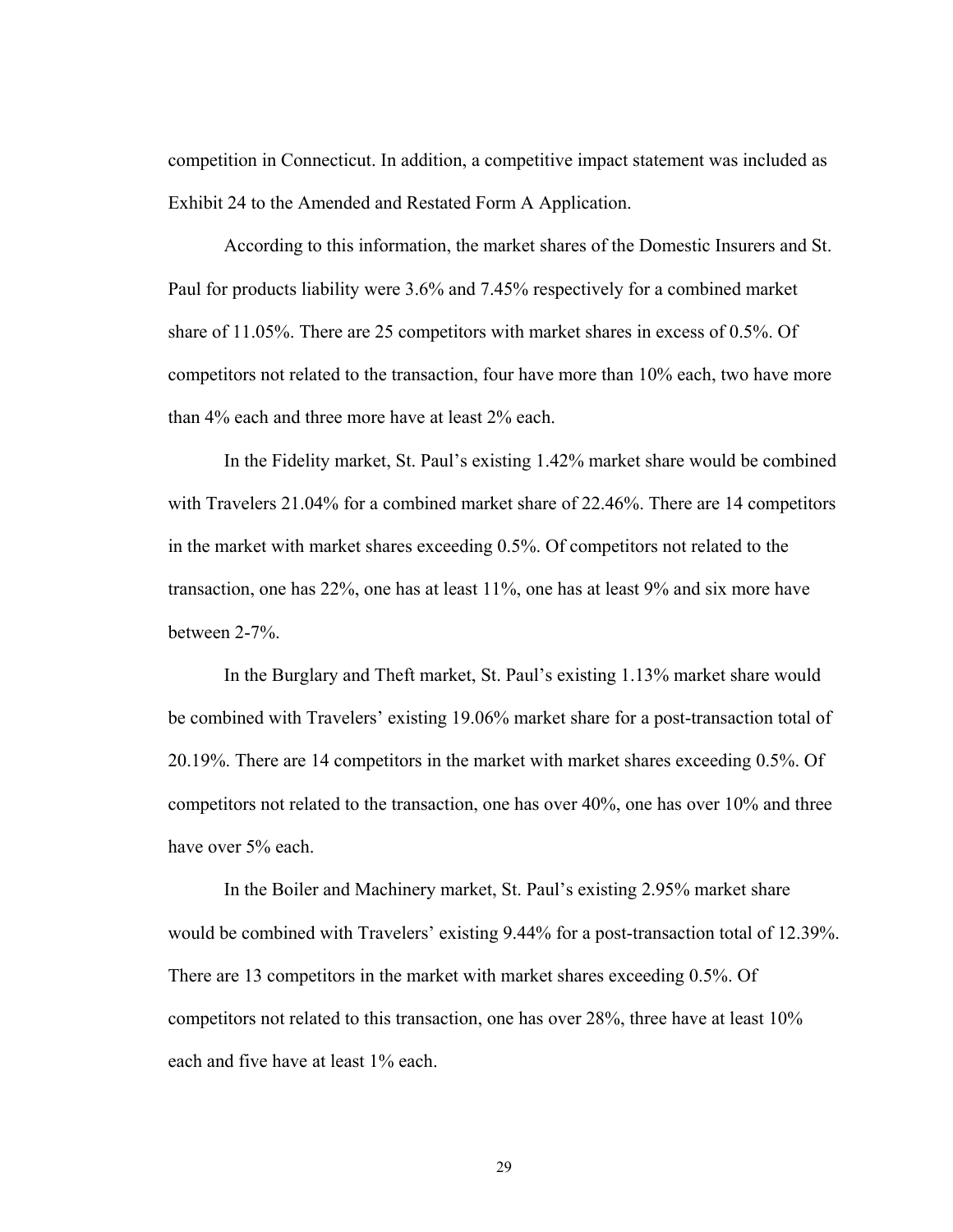Dr. Vistnes testified that for Products Liability, Fidelity, Burglary and Theft and Boiler and Machinery, the increase in market share was so small that the merger was extremely unlikely to affect competition in those lines.

The effect of competition in the surety area requires closer scrutiny. In the surety market, St. Paul's existing 14.54% would be combined with Travelers' existing 13.82% for a post-transaction total of 28.36%. After the proposed transaction, the top four competitors would have 59% of the market. There are 22 competitors in that market with market shares exceeding 0.5%. Of competitors not related to the transaction, one has at least 14%, one has at least 9%, three have over 5% and seven have over 2%.

While the combined company would be the market leader in the surety field, an examination of the data in the record -- including the testimony of Dr. Vistnes which the undersigned found to be detailed and credible -- indicates that there are several factors which alleviate the Department's concerns over the impact on competition in the surety market.

A number of competitors with high market share nationally, and in other states, compete in the national market, but have the capability of significantly increasing their market share in Connecticut. Among those competitors are Zurich/Farmers and Safeco.

Using U.S. Treasury certification, the benchmark for a surety provider's ability to write bonds, as a gauge, there are a number alternatives to the combined company. St. Paul and Travelers are two of nine companies certified to write surety bonds in excess of \$200 million. In addition, there are 12 certified to write bonds in excess of \$50 million, over 30 that have been certified to write bonds in excess of \$25 million and over 40 surety companies that are certified to write surety bonds in excess of \$10 million.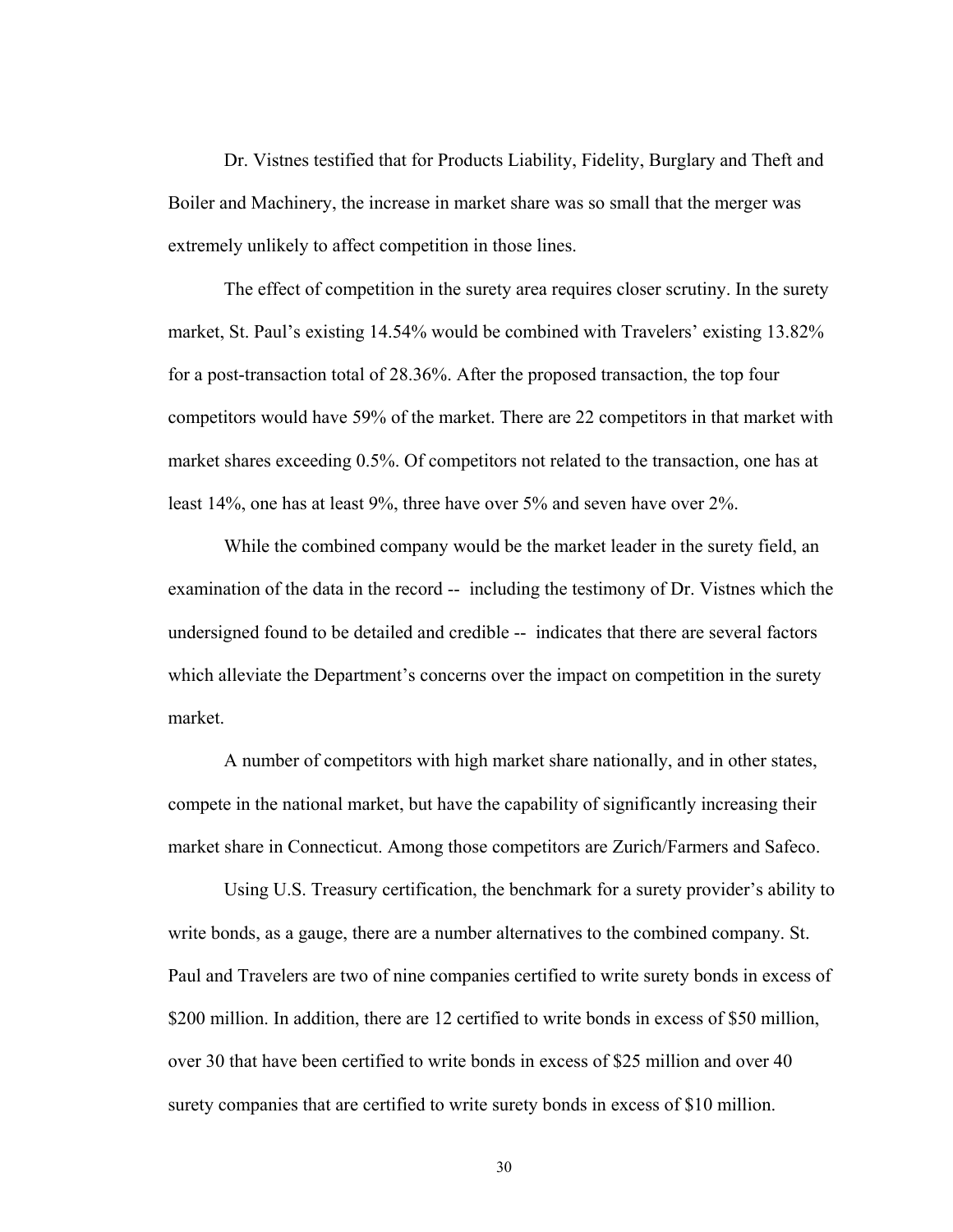There appears to be a considerable presence by small companies in the surety area. Dr. Vistnes testified that insurers with less than 3% each of the market share provide more than 25% of all surety coverage in Connecticut.

Dr. Vistnes noted that both large and small existing competitors in Connecticut have the capacity to expand their sales if customers become dissatisfied with the merged companies' pricing and other practices.

Dr. Vistnes also pointed to other factors, such as the ability of insurance firms currently operating in Connecticut to offer surety products in Connecticut, and insurance firms that sell surety elsewhere to enter the Connecticut market and offer surety products in this state. Of course, for firms that are not currently licensed in Connecticut, it would be necessary for them to become licensed. It should also be noted that there are currently 331 firms licensed to write fidelity and surety in Connecticut.

The undersigned finds persuasive Dr. Vistnes' conclusion that the proposed transaction would be unlikely to reduce competition significantly in Connecticut or tend to create a monopoly in the Connecticut surety market.

Furthermore, the parties had filed a Hart-Scott-Rodino pre-merger competitive notification with the U.S, Department of Justice and the FTC. The FTC notified the parties on December 22, 2003 that their request for early termination of the waiting period had been granted.

On the basis of the foregoing, the effect of the Acquisition would not substantially lessen competition of insurance or tend to create a monopoly in Connecticut.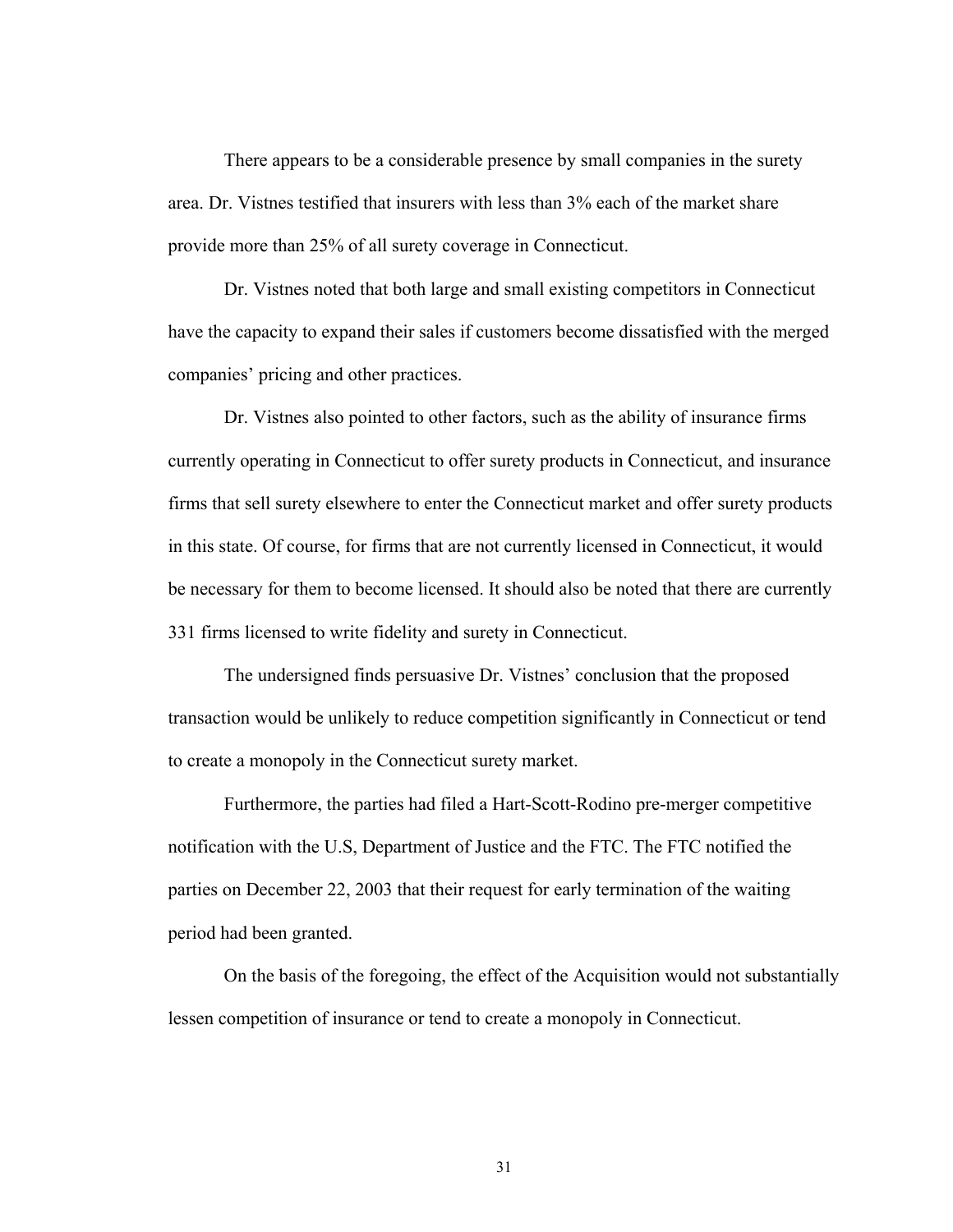## **C. The financial condition of St. Paul.**

Substantial evidence contained in the Form A Statement indicates that the financial condition of St. Paul will not jeopardize the financial condition of the Domestic Insurers.

At and for the year ended December 31, 2002 and the nine months ended September 30, 2003, St. Paul reported the following consolidated balance sheet and income statement data on a GAAP basis (in millions):

|                             | December 31, 2002 | September 30, 2003 |
|-----------------------------|-------------------|--------------------|
| Assets                      | \$39,959          | \$40,363           |
| Liabilities                 | 33,324            | 34,095             |
| <b>Stockholders' Equity</b> | $5,746^4$         | 6,268              |
| Net Income (Loss)           | 218               | 609                |
| Premium Revenues            | 7,502             | 5,237              |

St. Paul's ratings by major rating agencies, according to testimony by Mr. Fishman, is A+ by Standard & Poors, A by AM. Best and A1 by Moody's. Mr. Fishman testified that Standard & Poors has indicated that following the closing, the financial strength of the combined company will be  $A<sup>+</sup>$  and the long term debt rating will be  $B<sup>+</sup>$ .

The applicant has estimated that the combined company expects to realize approximately \$228 million in annual after-tax cost savings by 2005, and that the combined company expects revenue synergies of approximately \$55 million in 2004, which would increase to \$160 million in 2006. Mr. Benet testified that the charges related to the transaction with respect to severance, asset write-offs and other issues would be approximately \$228 million in after-tax cost savings by 2006.

 $\overline{\phantom{a}}$ 

<sup>&</sup>lt;sup>4</sup> Excludes \$889 million in certain mandatorily redeemable preferred securities as St. Paul adopted the provisions of SFAS No. 150 in the third quarter of 2003.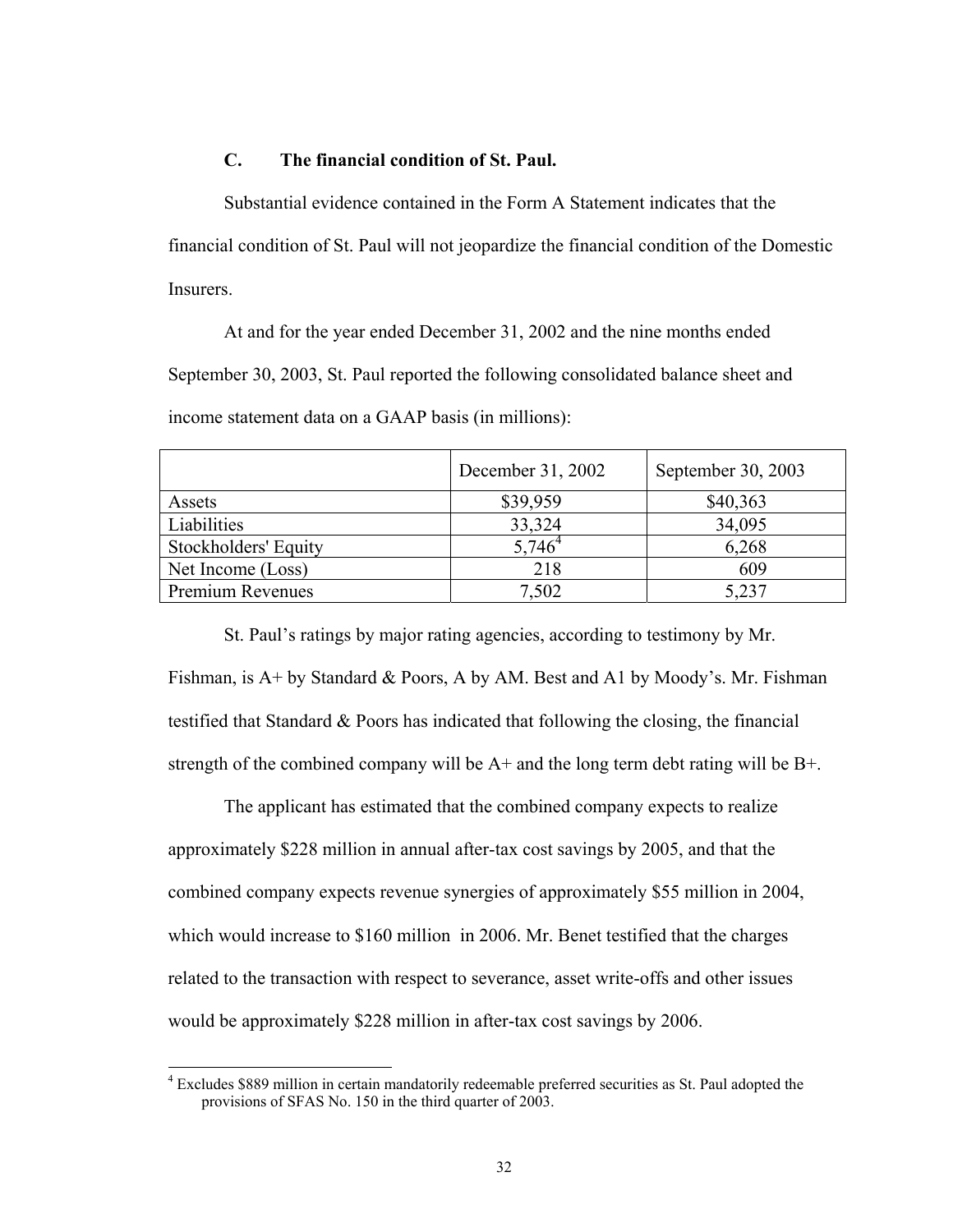#### **D. Plans or Proposals for the Connecticut Insurers.**

The Applicant has stated that it has no plans or proposals to liquidate the Domestic Insurers, to sell their assets or to merge them with any other entity. Also, there are no current plans by St. Paul for the Domestic Insurers to declare any extraordinary dividend or to make any other distribution.

St. Paul and Travelers have determined that the combined company's general commercial lines, personal lines, surety and construction businesses will be headquartered in Hartford.

Mr. Fishman testified that there will be no disruption in the marketplace with respect to the availability of surety products to small contractors. He also testified that although St. Paul has exited from certain esoteric gas supply line bonds, it and the postmerger company will continue to offer conventional contract surety bonds.

He also testified that there are no plans by the combined company to withdraw from any personal lines business, and gave assurances that there will be no disruption in the personal lines marketplace. While St. Paul exited the medical malpractice marketplace in 2001, Mr. Fishman testified that there are no plans to withdraw from any other line of commercial insurance.

It is estimated that integration of the companies will take approximately 18 to 24 months following the closing of the proposed merger.

Pursuant to Conn. Gen. Stat. §38a-57, each domestic company shall maintain, within the state, such records as the commissioner may require and such portion of its assets as the commissioner may deem necessary for the purpose of adequately protecting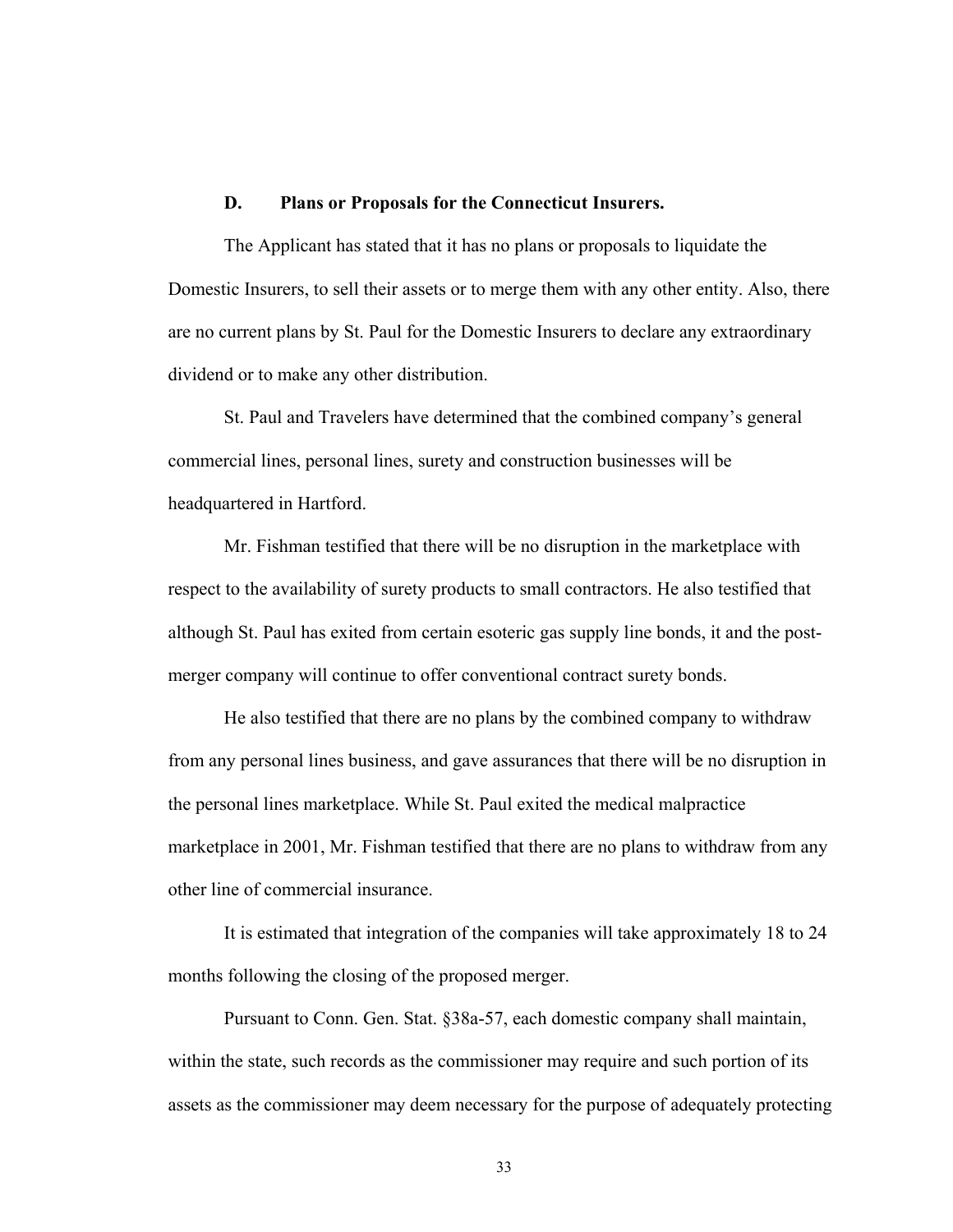the insured. Therefore, the Domestic Insurers must expressly request and receive the approval of the Commissioner prior to the movement of any of its books and records outside of the state. Messrs. Saul and Eddy testified that both St. Paul and Travelers are aware of those regulatory requirements, and both companies will comply with them.

In the Commitment Letter to Commissioner Cogswell dated February 9, 2004, the Letter to Attorney General Blumenthal, a letter to the Department dated February 11, 2004, and in testimony by the Applicant, the Applicant made a number of commitments to the public interest of the State of Connecticut.

As stated in the Commitment Letter and the testimony of Mr. Saul, Travelers' headquarters building at One Tower Square, Hartford, will remain the location of significant operations of the combined company for the foreseeable future. The Travelers currently owns six buildings in Hartford, and occupies approximately 1.5 million square feet of office space in those buildings. In the Commitment Letter, St. Paul and Travelers indicate they expect the combined company will continue to own and occupy those buildings in Hartford for the foreseeable future.

The Commitment Letter stated that the combined company's general commercial lines, personal lines, surety and construction operations will be headquartered in Hartford. The Commitment Letter stated that the operational functions associated with each of these lines of business will remain in Hartford. Some employment may be transferred to Hartford from other St. Paul and Travelers locations as a result. In the letter to the Department dated February 11, 2004, St. Paul and Travelers confirmed their intention to headquarter the combined company's general commercial lines, surety and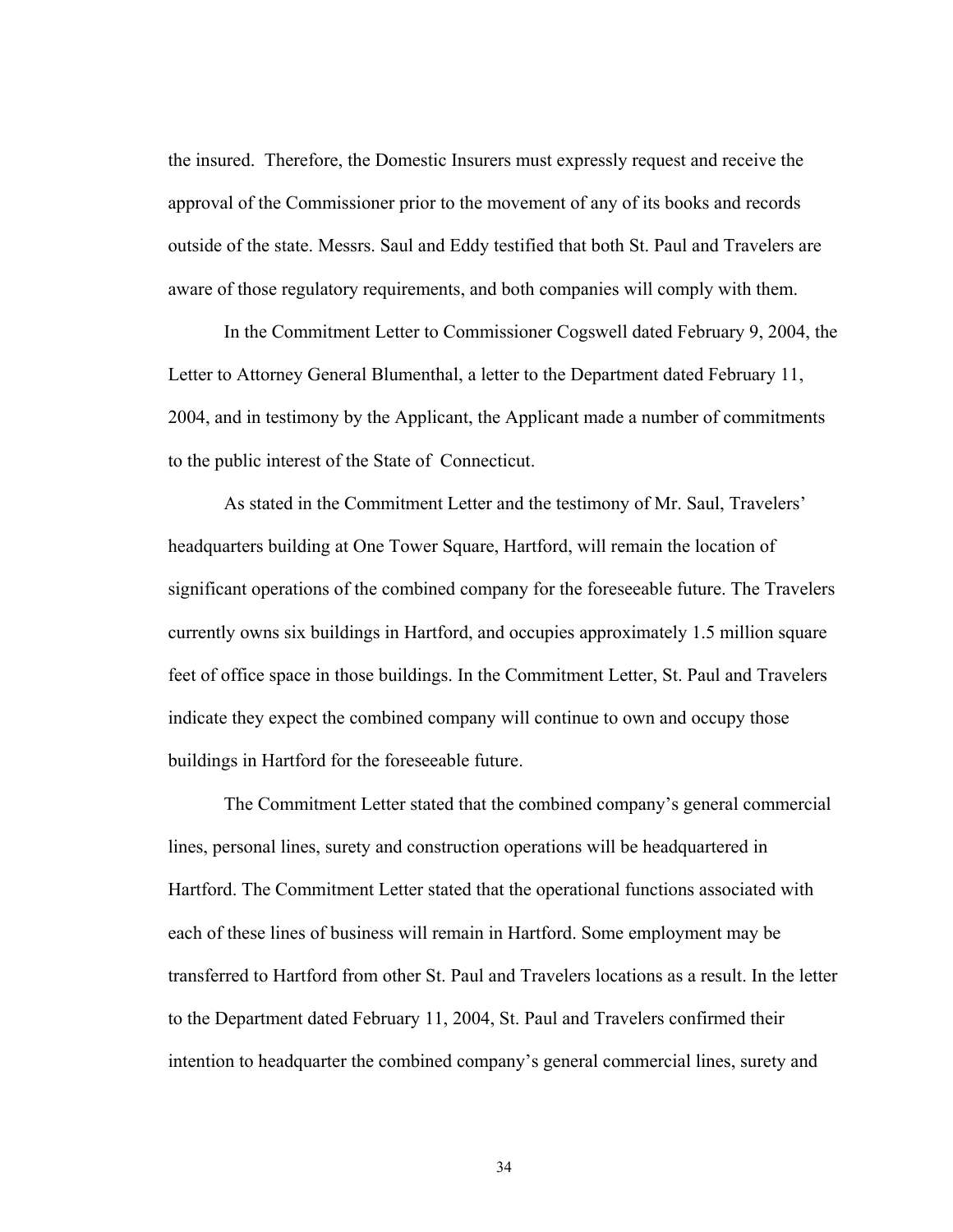personal lines businesses in Hartford for a period of at least five years, barring developments unrelated to the Proposed Transaction.

The total number of employees in Connecticut of St. Paul and Travelers is 5,909, including 5,611 employees of Travelers in Connecticut and 298 employees of St. Paul in Connecticut. Of the Travelers employees in Connecticut, over 75% are directly involved in the lines of business that will be based in Hartford. The total combined payroll for St. Paul and Travelers in Connecticut is approximately \$403 million. The Commitment Letter does indicate that as a result of the Proposed Transaction, St. Paul and Travelers expect some loss of certain positions in Connecticut, but the companies expect relocation of certain positions from Maryland and other areas to Connecticut. In the Commitment Letter, St. Paul and Travelers indicate that the relocation of these positions to Connecticut, combined with anticipated growth in the lines of business headquartered in Connecticut should result in the total staffing levels in Connecticut remaining unchanged as a result of the Proposed Transaction by the end of the 24 month integration period.

 The estimated 2003 tax revenues generated by Travelers and St. Paul in Connecticut are \$29.85 million for Travelers and \$2.83 million for St. Paul. In the Commitment Letter, St. Paul and Travelers stated that they believe the combined company's substantial presence and commitment to Connecticut should allow for a continuation of substantially the same level of tax revenue to the City of Hartford and the State of Connecticut as would be paid in the absence of the Proposed Transaction.

The Commitment Letter also stated that St. Paul and Travelers intend to continue their commitments to the independent agents of Connecticut and anticipate no decrease in the number of appointed agents in Connecticut as a result of the Proposed Transaction.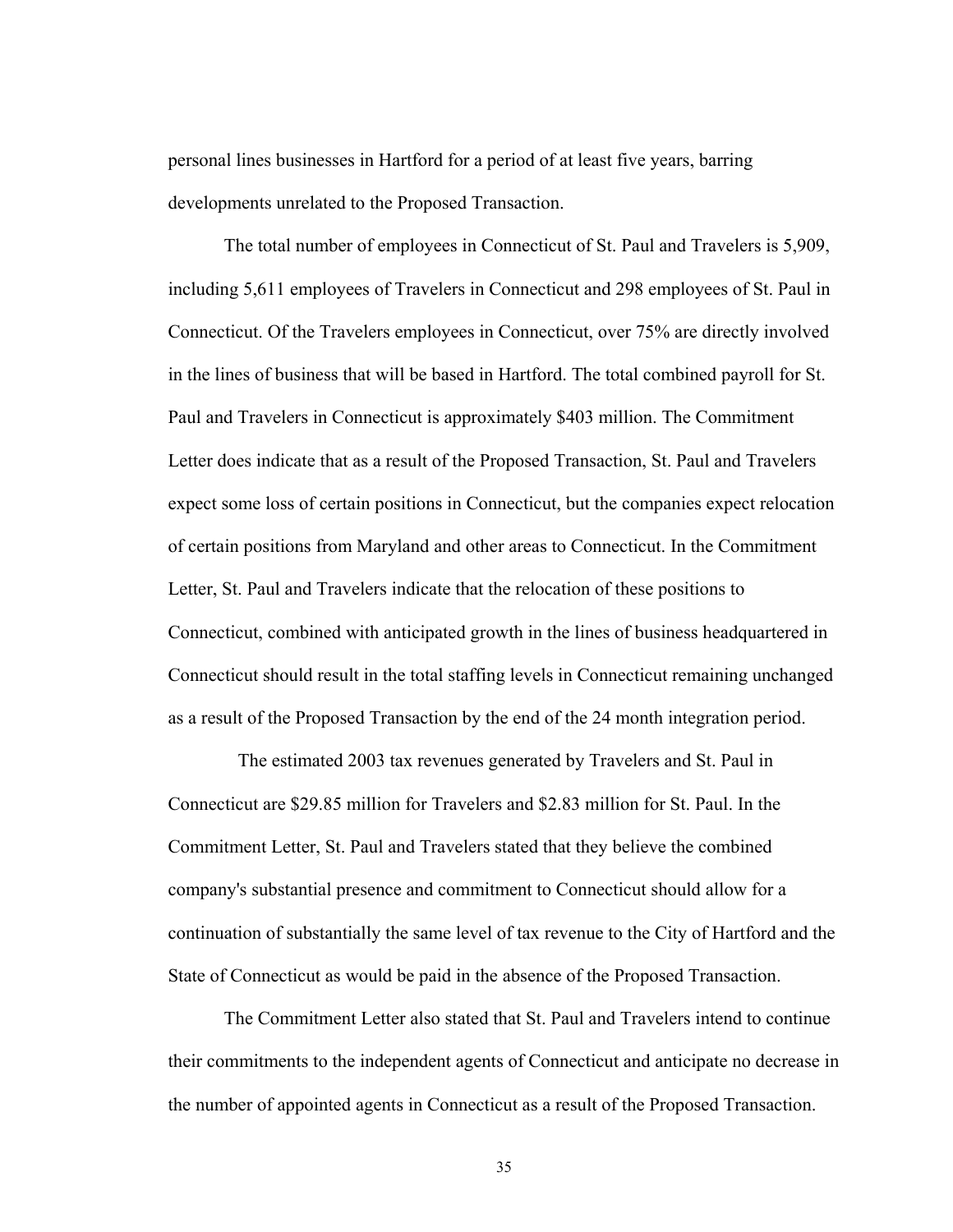The Commitment Letter indicates that the support of the Travelers Foundation will be increased following the Proposed Transaction. In 2003, St. Paul and Travelers, made charitable contributions totaling approximately \$2.7 million in Connecticut. In the Commitment Letter, St. Paul and Travelers state they will ensure that the annual aggregate level of charitable giving by the combined companies will increase to \$3.5 million in 2004, and will remain at least at the \$3.5 million level in 2005 and 2006. In addition, in the February 11, 2004 letter to Attorney General Blumenthal, Mr. Fishman stated that the combined company will support all outstanding commitments that the Travelers Foundation has already made to charities and programs during the present grant cycle.

The Commitment Letter also notes that the Proposed Transaction will not impact the benefits of existing Travelers retirees in Connecticut.

Accordingly, the record supports the conclusion that there are no plans or proposals for the Domestic Insurers that are unfair and unreasonable to policyholders of the Domestic Insurer or which are not in the public interest.

## **E. The competence, experience and integrity of those persons who would control the operations of the Domestic Insurers.**

The record includes the biographical affidavits of those individuals who will serve as the directors and officers of the combined company following the Proposed Acquisition. Said affidavits disclose each individuals educational background, professional credentials and their employment history. The information contained therein attests to the competence, experience and integrity of the individuals who are expected to be responsible for the governance and operation of the Domestic Insurers.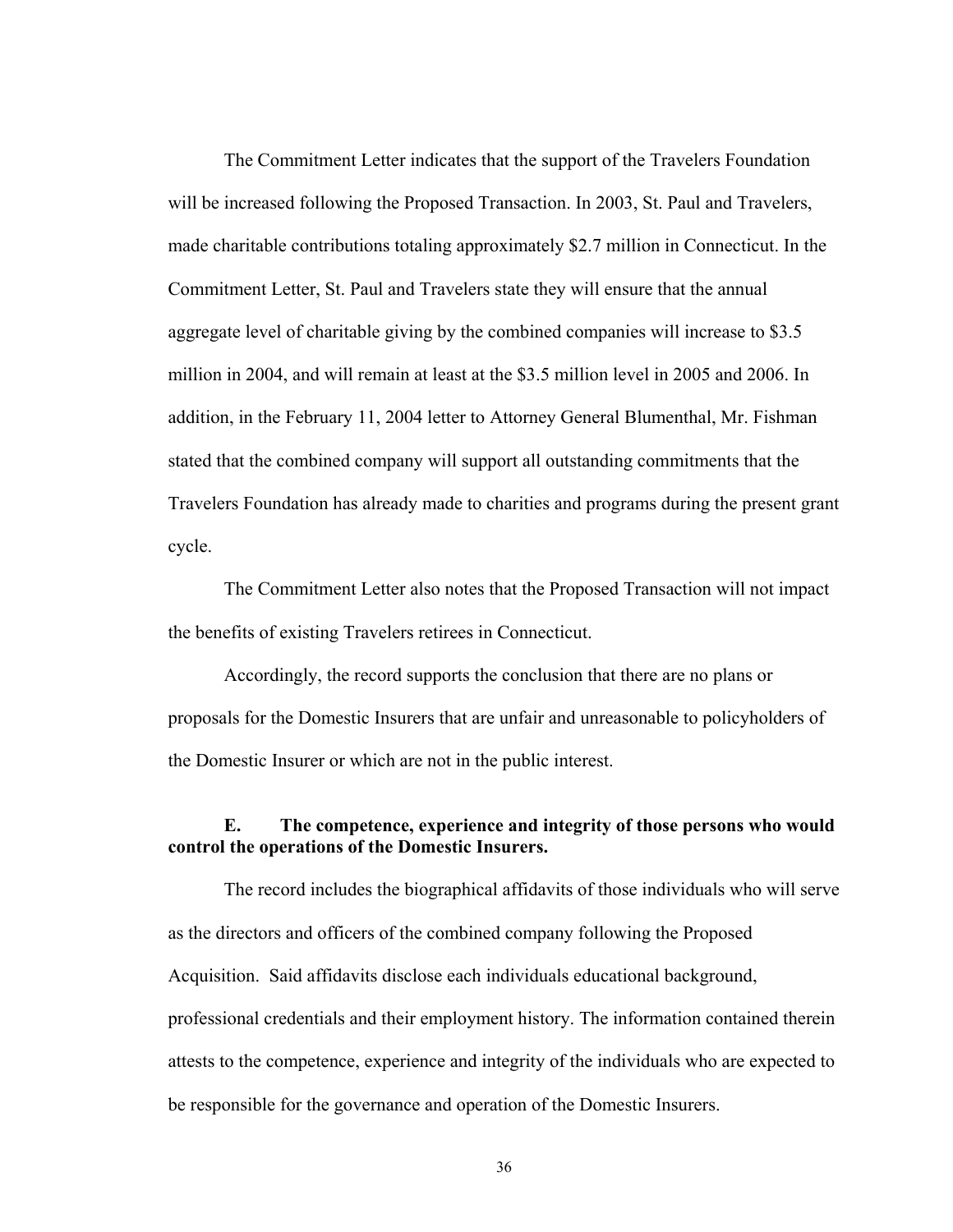The Applicant will not change the boards of directors of the Domestic Insurers immediately following the Proposed Transaction. A number of current Travelers executives will lead the combined operations following the Proposed Transaction.

Accordingly, the competence, experience and integrity of those persons who would control the operations of the Domestic Insurers after the proposed acquisition of control is such that it would reflect in favor of policyholders of the insurance companies, and in the public interest.

## **F. The effect of the proposed Acquisition of Control of the Domestic Insurers on those buying insurance.**

Financially, the record as described at length above, indicates that the combined company will be financially strong.

Mr. Fishman testified that there will be no disruption in the marketplace in the availability of surety products to small contractors. He also testified that the post-merger company will continue to offer conventional contract surety bonds. Mr. Fishman also testified that there are no plans by the combined company to withdraw from any personal lines business, and gave assurances that there will be no disruption in the personal lines marketplace. While St. Paul exited the medical malpractice market in 2001, he testified that there are no plans to withdraw from any other line of insurance.

Based on the foregoing, it is reasonable to conclude that the proposed acquisition of control of the Domestic Insurers is not likely to be hazardous to those buying insurance.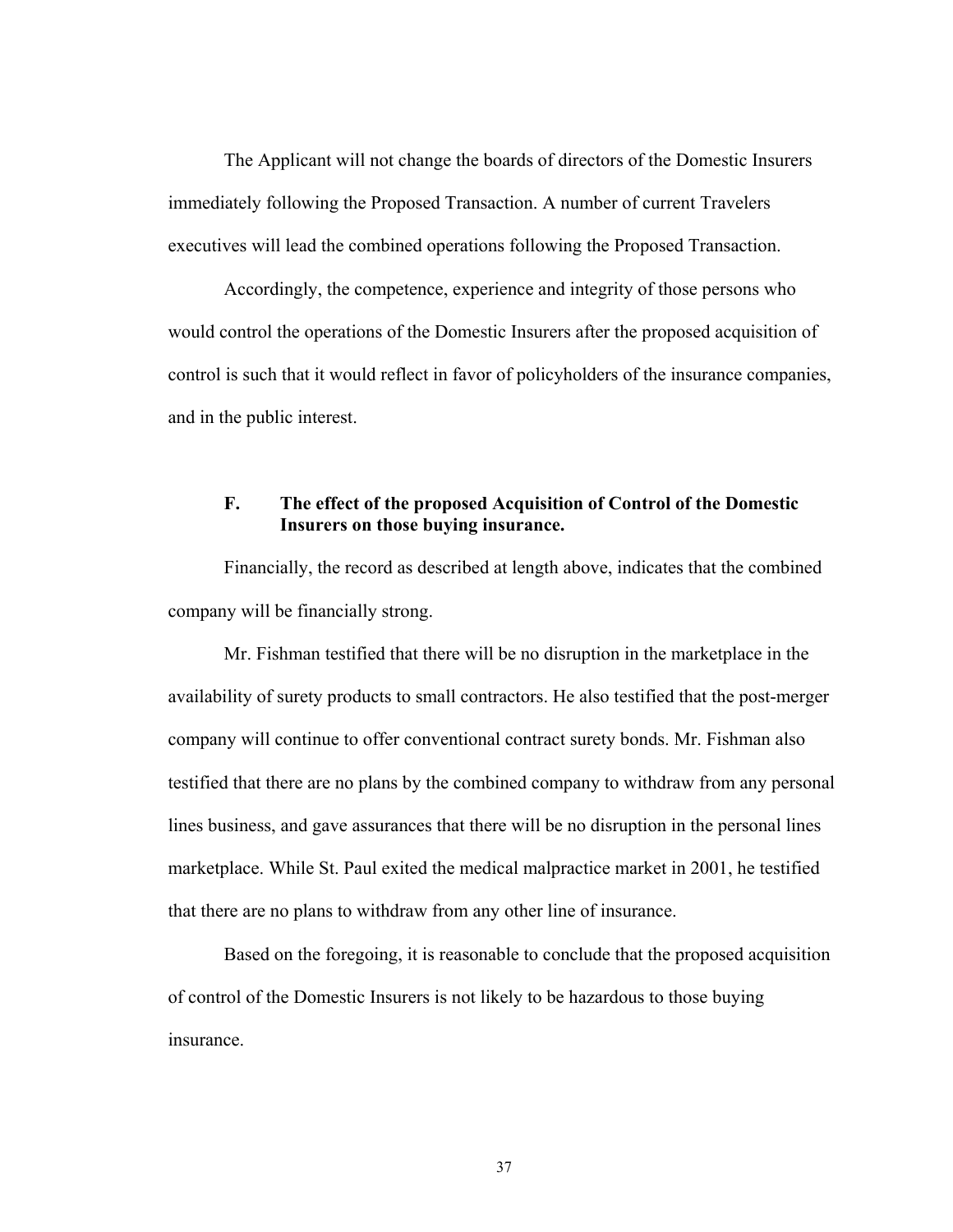Further, Conn. Agencies Regs. §38a-8-103 sets forth the Standards of Hazardous Financial Condition. Those standards, either singularly or in combination of two or more, may be considered by the Insurance Commissioner to determine whether the continued operations of any insurer transacting an insurance business in this state might be deemed hazardous to the policyholders, creditors, or the general public. Of the sixteen standards set forth in the regulation, none apply to the Domestic Insurers, and the proposed acquisition of control of the Domestic Insurers should have no impact on those standards.

Accordingly, assuming compliance with all of Connecticut's statutes and regulations, it is reasonable to conclude that the proposed acquisition of control of the Domestic Insurers is not likely to be hazardous or prejudicial to those buying insurance.

#### **IV. CONCLUSION AND RECOMMENDATION**

Based on the foregoing findings of fact and discussion, a review of the exhibits entered into the record including the Amended and Restated Form A and the record of the February 10, 2004 public hearing, the undersigned concludes that the Applicant has satisfied the statutory criteria as provided in Conn. Gen. Stat. §38a-132(b). Accordingly, the undersigned recommends that the Insurance Commissioner find, pursuant to Conn. Gen. Stat. §38a-132(b), that after the proposed acquisition of control: (a) the Domestic Insurers will be able to satisfy the requirements for the issuance of a license; (b) the effect of the acquisition of control will not be to substantially lessen competition in this state or tend to create a monopoly therein; (c) the financial condition of the Applicant is not such as might jeopardize the financial stability of the Domestic Insurers, or prejudice the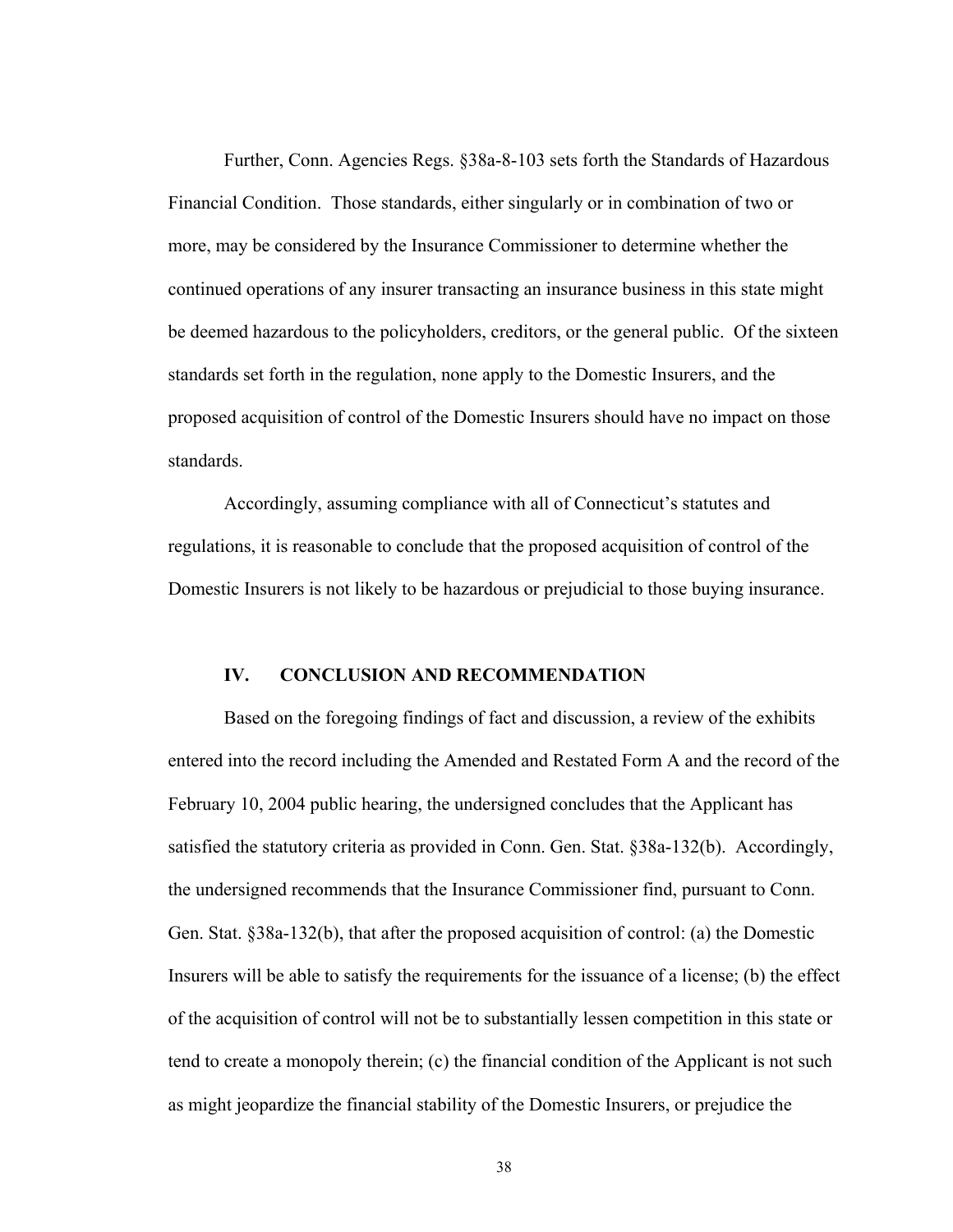interest of their policyholders; (d) the plans or proposals for the Domestic Insurers are not unfair and unreasonable to their policyholders, and are in the public interest; (e) the competence, experience and integrity of the management of the Applicant and the Domestic Insurers is such that it would be in the interest of policyholders of the Domestic Insurers, and of the public to permit the Proposed Acquisition; and (f) the acquisition of control of the Domestic Insurers is not likely to be hazardous or prejudicial to those buying insurance.

Accordingly, the undersigned recommends the following orders:

1. The Application of St. Paul in which it seeks approval to acquire control of the Domestic Insurers is hereby approved.

2. The Applicant shall provide the Insurance Department with written confirmation of the consummation of the acquisition of control by St. Paul of the Domestic Insurers.

3. The Applicant and the Domestic Insurers shall comply with the commitments made to the State of Connecticut in connection with this proceeding as described in paragraphs 59 to 72, inclusive.

4. For a period of three (3) years, the Domestic Insurers shall file semiannually with the Insurance Department, commencing six months from consummation of the transaction, a report of its business operations in Connecticut, including but not limited to, changes to the business of the Domestic Insurers and employment; as well as compliance with the commitments made to the State of